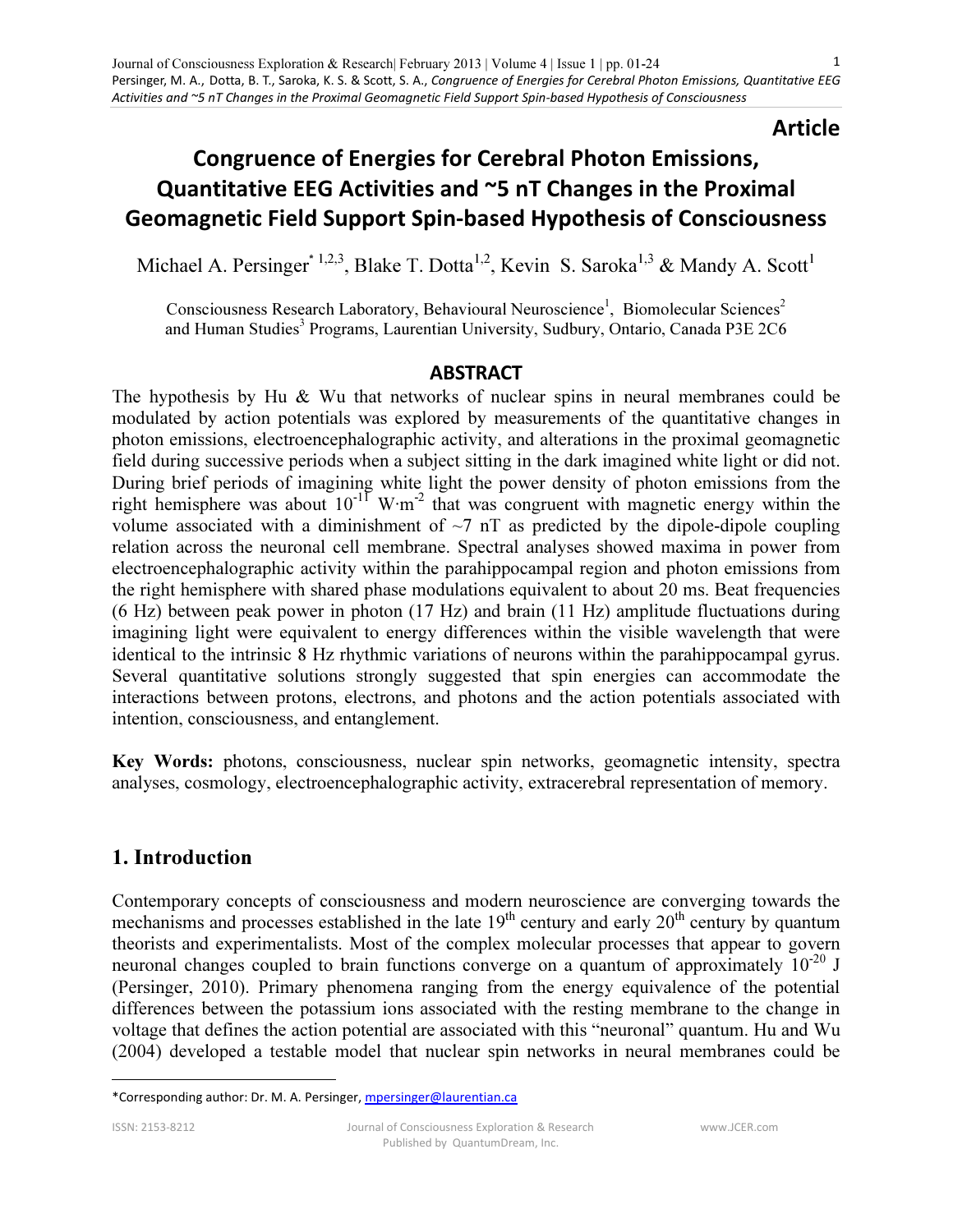modulated by action potentials through the subtle and indirect dipole-to-dipole coupling (Jcoupling) between two nuclear spins that emerge from discrete interactions between nuclei and proximal electrons.

Recently we (Dotta et al, 2011a) showed that photon emissions from depolarizing cell cultures (removed from incubation temperatures) were primarily emitted from the plasma membrane. If spin is a fundamental quantum process with an intrinsic connection to the morphology of spacetime, then Hu and Wu's (2004) concepts could be manifested through photon emission during specific brain activity. The concept that photons are not only a primary correlate of neuronal activity but may occur as photon fields which are the visual experience was developed by Bokkon (2005) and verified experimentally (Wang et al, 2011). The quantitative energetic relationships between the photon emission, frequency-specific cerebral activity, and alterations in the adjacent geomagnetic field in which the person is immersed should be congruent and might reveal a method to pursue the hypothesis that quantum entanglement originates from the primordial spin processes (Hu and Wu, 2006). That light, gravity, and geomagnetic changes are intercalated would have significant implications for how information within the brain is represented in extracerebral space (Persinger, 2008) as well as maintained over extraordinarily large durations of time.

# 1.1. Previous Research

The potentially powerful coherence between the electromagnetic frequencies associated with the visible wavelength and cerebral functions, including consciousness and thought, has been strongly suggested by experimental and correlational studies. Kobayashi et al (1999a) found that baseline photon emissions from rat brains were between ~10<sup>-11</sup> and 10<sup>-12</sup> W⋅m<sup>-2</sup>. The value decreased by about 60% of baseline levels following a protracted period of hypoxia. During hyperoxia (100%  $O_2$  inhalation) photon emission intensity was enhanced by 130% relative to baseline particularly over the frontal regions (Kobayashi et al, 1999b). Theta wave power within slices of hippocampus, the gateway to declarative memory, was coupled to the intensity of the photon emissions.

In four separate studies (Hunter et al, 2010; Dotta and Persinger, 2011; Dotta et al, 2012; Saroka et al, 2013) we have found significant increases in photon emissions primarily from the right hemisphere (rarely from the left) while people sat in complete darkness ( $\sim 1 \cdot 10^{-11}$  W⋅m<sup>-2</sup>) and alternatively thought about a bright white light or random experiences. Our basic experimental design has been a triplicate procedure where by the subject repeats the process of "resting" (imagining no bright light (30 s)) and imagining projecting white light (30 s) in tandem sequences three times in order to verify reliability. The intensities of the photon emissions from the right hemisphere were strongly (0.90) correlated with the total EEG power for all bands over the left prefrontal region only during the periods when the subjects were "imagining white light" (Dotta et al, 2012).

The original experiment (Hunter et al, 2010) with an individual who generated conspicuous photon emissions as measured by analogue photomultiplier tubes (PMT) from his right hemisphere while imagining a white "cosmic" light demonstrated a significant inverse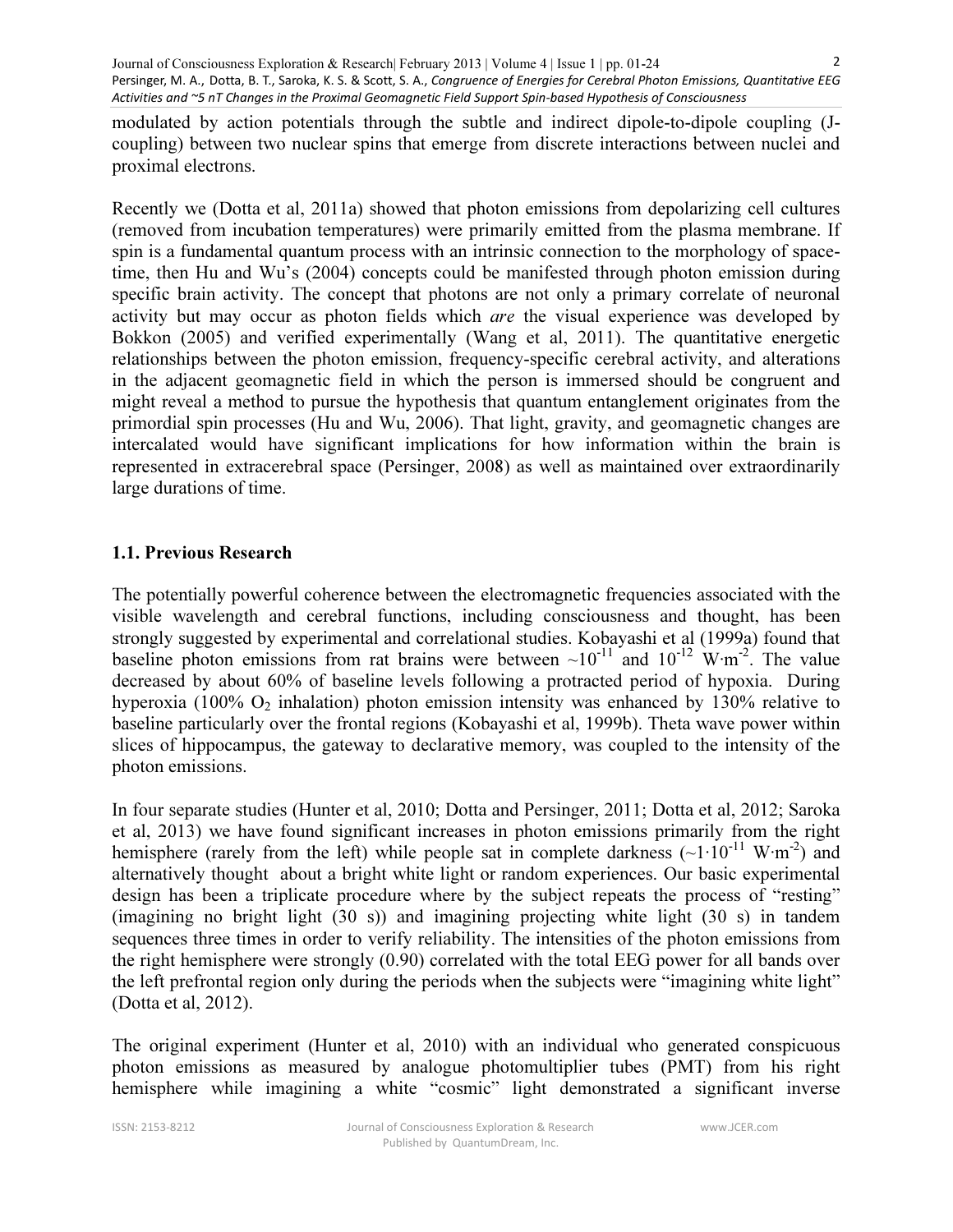correlation between the intensity of the horizontal geomagnetic field (perpendicular to the temporal plane) and the intensity of photon emission. Decreases over 10 to 15 s of 15 nT and 5 nT at 0.25 m and 1 m from the right side of his head were associated with the same magnitude of energy  $(10^{-11}$  J) that was associated with the net increase in photon emissions during that period. This energy, assuming each action potential is associated with  $1.9 \cdot 10^{-20}$  J, would be the equivalent of the activity of about 1 billion neurons. The human cerebral cortices contains in the order of 20 to 40 billions of neurons.

Replication of that study with another subject during simultaneous measurement of photon emissions while imaging white light (Saroka et al, 2013) and geomagnetic intensity 0.25 cm from the right hemisphere verified the inverse correlation between increased photon emissions and decreased intensity of the adjacent geomagnetic field within the horizontal plane. Factor analysis indicated both variables loaded significantly (0.62, -0.83, respectively) on the same factor. Neither the correlations nor this factor structure emerged during the instructed intervals when the person was not imaging white light. The slope of the equation indicated that for every 10 nT decrease in the intensity of the earth's magnetic field in the horizontal plane there was an increase of 0.5∙10-11 W∙m-2 in photon emissions from the subject's right hemisphere.

The present study was designed to replicate and to extend the previous research by measuring the phenomena from the subject's right hemisphere by a digital photomultiplier unit, quantitative electroencephalography, and magnetometer simultaneously while she engaged in repeated intervals of imagining white light compared to not imaging white light. We reasoned that if the relationship between the three domains of measurement were as reliable and robust as what we had measured, employing dozens of subjects, previously, the effects should be both conspicuous and repeatable within a single setting.

# 1.2. Calculations and Inferences

According to Hu and Wu's (2004) prescient interdisciplinary hypothesis, nuclear spin networks in neural membranes are associated with relatively strong fluctuating internal magnetic fields that are modulated by the action potential through indirect dipole-to-dipole coupling or Jcoupling. The process is defined as the indirect scalar interactions between two nuclear spins which emerges from the discrete interactions between local electrons and their associated nuclei. J-coupling reveals information about bond distances and angles and, when applied to Nuclear Magnetic Resonance spectroscopy, allows the inference of information regarding the connectivity of molecules. It is not unusual for J-coupling or proton-to-proton couplings to be reflected within the frequency range shared by electroencephalographic activity of the human brain. According to Hu and Wu the J-coupling frequencies between  $\mathrm{H}$  and  $\mathrm{H}$  are in the range between 5 and 25 Hz.

The magnetic dipole strength between magnetic moments associated with spin is classically described by:

$$
B\!\!=\!\!(\mu_0m)\,(4\pi r^3)^{\text{-}1},
$$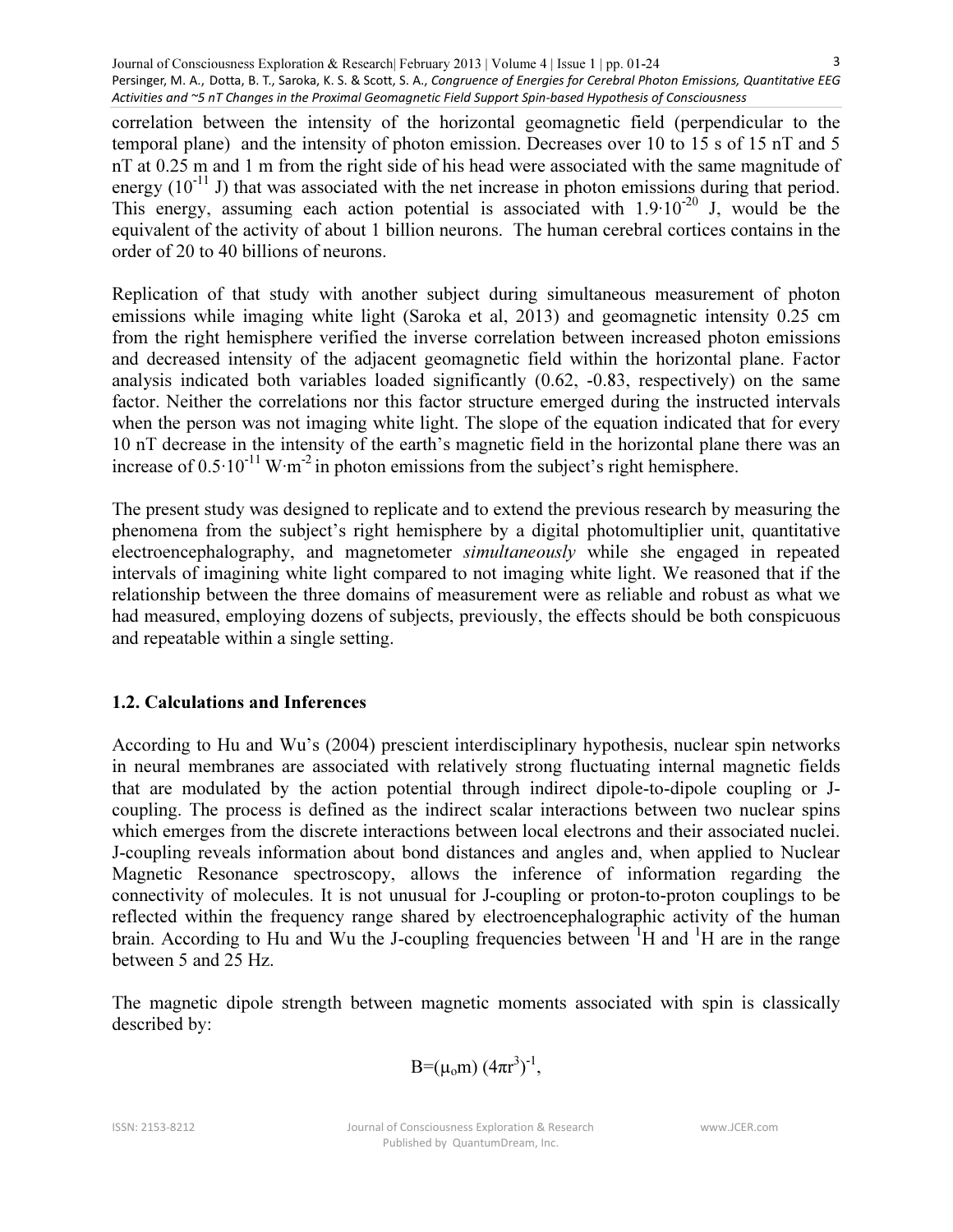where  $\mu_0$  is the permeability of free space, m is the magnetic moment and r is the distance between the dipoles. The nuclear (proton) magneton displays a magnetic moment of  $1.41 \cdot 10^{-27}$ A∙m<sup>2</sup> . For the distance of 1 nm, the width of a membrane channel, the resulting magnetic field is 3∙10-6 T. However across the cell plasma membrane of approximately 10 nm, the internal magnetic fields that could be displayed would be in the order of  $\sim$ 3∙10<sup>-9</sup> T or 3 nT. The actual value could range between 1 and 9 nT depending upon the precision of  $\mu$ . For air (N,O), which is slightly paramagnetic, it is  $1+3.8 \cdot 10^{-7}$ . For water, which is slightly diamagnetic, the relative permeability is 1-9⋅10<sup>-6</sup>. Consequently Hu and Wu's hypothesis predicts that the magnetic fields associated with spin-related, J-coupling across the plasma membrane should be about 5 nT. The energy associated with photon emission should be equivalent to this value.

From Hu and Wu's perspective as well as that of Penrose (1960) spin is a fundamental quantum process with an intrinsic connection to the structure of four dimensional space-time. The spin angular momentum of any system has been quantized as:

$$
S=h \cdot 2\pi^{-1}\sqrt{(s(s+1))},
$$

where "h" is Planck's constant  $(6.6241 \cdot 10^{-34} \text{ J} \cdot \text{s})$  and the values for s are n/2 or 0,  $\frac{1}{2}$ , 1, 3/2… From contemporary views all known matter, composed of fermions, have  $s=1/2$ . Hence the value would be 0.92⋅10<sup>-34</sup> J⋅s. To result in an energy that is within the range of the net change in voltages (-90 mV to -70 mV to +50 mV) associated with an action potential (1.9 to 2.2⋅10<sup>-20</sup> J), the frequency required would be between 2.1 and  $2.4 \cdot 10^{14}$  Hz which is equivalent to a wavelength (assuming c, the velocity of light in a vacuum) between 1.24 to 1.44  $\mu$ m. This is the typical width of a synapse (1 to 2  $\mu$ m) within the human brain. When the slight attenuation of c  $(-2.10^8 \text{ m} \cdot \text{s}^{-1})$  within brain space is considered, the value is remarkably close to Bohr's distance for the relationship between the fine structure frequency (obtained from velocity) or the time for one orbit of an electron around a Bohr magneton and the masses of the proton and electron which he quantified as:  $f=1.32 \omega_0/mM^{-1}$  where  $\omega_0$  is the fine structure frequency of 6.2⋅10<sup>15</sup> Hz, m is the mass of an electron and M is the mass of the proton.

The spin for photons is  $s=1$  which would be associated, according to the above equation, with 1.49⋅10<sup>-34</sup> J. For an action potential with an energy equivalent of 2.2⋅10<sup>-20</sup> J the equivalent wavelength would be 2.03 µm. The difference in wavelengths between the latter value and those associated with action potentials (1.24 to 1.44 µm) is equivalent to a range between 590 and 790 nm. This includes, effectively, the visible spectrum that is primarily measured by photomultiplier units. This convergence suggests that spin between particles particularly protons and their Jcouplings should be associated with intrinsic field strengths somewhere between 1 and 10 nT. Associated emissions of photons from neuronal cell membranes should match, when surface area and volume are accommodated, the energy coupled to those changes.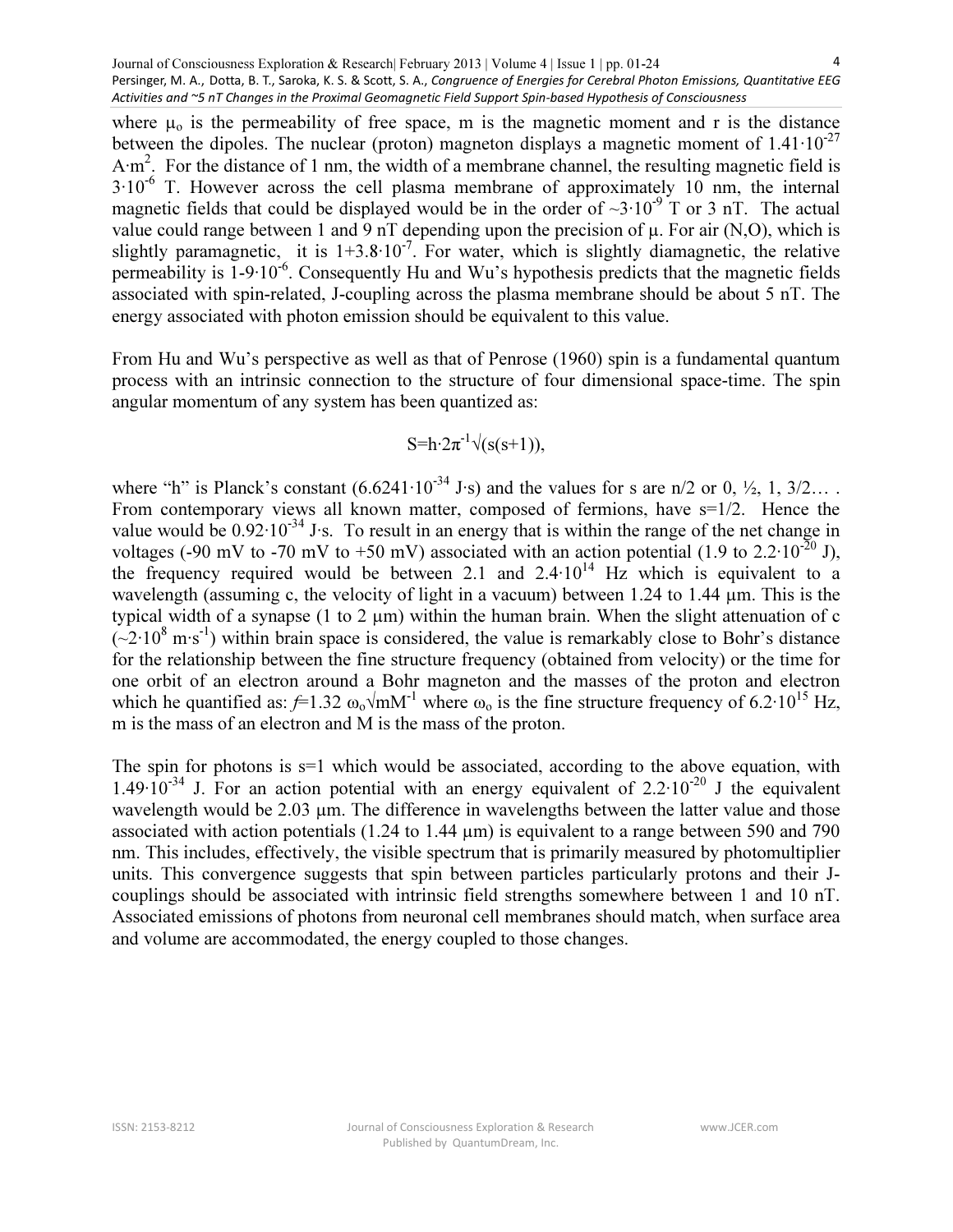# 2. Method and Materials

# 2.1 Subject

The subject was a 28 year old female graduate student in Psychology. She is First Nations Mushkegowuk Cree from James Bay, Ontario and is also of mixed European ancestry (from mother's and father's side, respectively). She has been a meditation practitioner for approximately 5 years and a Level II Reiki practitioner for two years.

# 2.2 Procedure

We applied the procedure that reliably shows the relationship between thinking about white light while sitting in darkness and the photon emissions from the right side of the head. The subject sat facing east (as determined by declination) in a comfortable arm chair that was housed in an industrial acoustic chamber that was also a Faraday cage. The chamber windows were covered with thick black terry cloth towels such that when the lights were extinguished in the chamber and in the room containing the chamber, the background intensity of ambient light was less than  $\sim 10^{-11}$  W⋅m<sup>-2</sup>. We had found that when the background ambience is higher magnetic fieldevoked photon emissions from cells either do not occur or are not measureable (Dotta et al, 2013).

The Sens-Tech LTD DM0090C digital photomultiplier unit was placed and supported by a platform composed of cardboard 15 cm from the temporal plane of her head. The sensor of the MEDA FVM-400 Vector magnetometer (with the X-plane perpendicular and the Y-plane parallel to her head) was also placed 15 cm away and was situated about 5 cm away from the PMT. Repeated measurements demonstrated no discernable artifacts from within either instrument during their operations. The subject wore a 19-channel Electro-Cap with sensors placed according to the 10-20 International Standard of Electrode Placement; impedance for all sensors were below 5 kOhms and bandpass filtered between 1.5 and 50Hz. The appropriate impedance of the sensors was verified. All three computers that measured photon emissions, quantitative EEG, and the three planes of the proximal geomagnetic field were stationed outside of the chamber. Each of the first three authors operated one of the measurement procedures.

After the chamber door was closed, the subject and one of the experimenters communicated only through the lapel microphone and speaker system. She was asked to think about sending light out from her consciousness into the sensor of the PMT for about 2 min which was followed by 2 min of relaxation. The procedure was repeated four times with a rest of about 5 minutes between the 2 min-2 min pairs in order to reset some of the equipment (from outside of the chamber). The numbers of photons were sampled 50 times per second (20 ms Δt) while the EEG data from all sensors were sampled at 250 times per second. The geomagnetic field measures were sampled 3 times per second. The differences in collection times were limited by the software associated with the different equipment. We selected 2 min sequences for measurement rather than 30 s, employed in previous studies, to ensure time for the cognitive processes to maximally affect the photon emissions.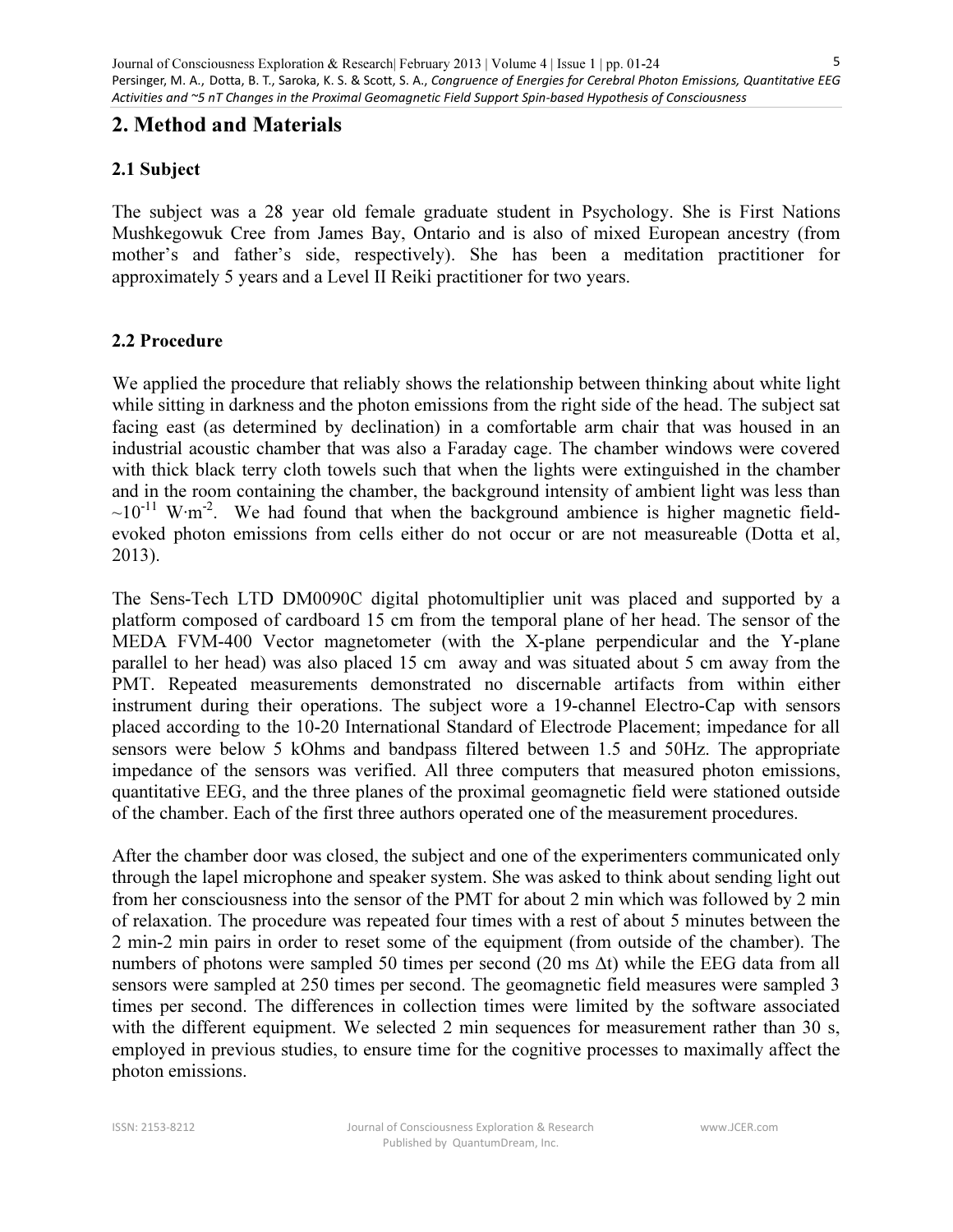### 2.3 Data Extraction and Analyses

Data collected from the photomultiplier unit was completed by a Lenovo Thinkpad laptop computer with a Windows 7 operating system. Counting was conducted with Sens-Tech Limited application software. Data was saved with this software, extracted, and then imported to SPSS 17 for analyses. Brain activity was monitored continuously using a Mitsar-201 quantitative electectrographic amplifier. Data collection was completed using WinEEG software. The software supplied with the magnetometer that sample the intensity (to the nearest nT) in each plane 3 times per second was downloaded for PC SPSS analyses.

For the QEEG approximately 20 second segments of raw data were collected from the beginning of each baseline and subsequent imagination conditions; a total of five trials (10 epochs) were extracted. This data was then imported into MATLAB for the computation of mean spectral analysis function within successive 1-Hz frequency bins from 1 to 25 Hz for each sensor using the *bandpower* function. The sum of power within each frequency bin was taken for the left and right hemispheres by adding all the left (Fp1,F7,F3,T3,C3,T5,P3,O1) and right (Fp2,F8,F4,T4,C4,T6,P4,O2) hemispheric channels. We also computed sLORETA activation scores for the left and right parahippocampal regions. This was completed with the sLORETA ROI function for each 1 Hz increment between 1 and 25 Hz as well as for conventional frequency bands between delta and gamma. This data was then imported into SPSS for further statistical analysis. All statistical analyses of the data from the different measurements were completed by PC SPSS 16. Specific types of analyses for examination and their rationales are included in the Results section.

#### 3. Results and Comments

# 3.1 Quantitative EEG

There was marked increased in power within the delta (1 to 4 Hz) band and the low beta to gamma band (13 to 35 Hz) associated with bilateral activation within the parahippocampal gyri within both hemispheres during periods when light was imagined compared to the non-imagining intervals (rest periods). Because of the redundancy of differences, particularly within the 1 Hz increments of the beta and gamma bands, factor analyses were completed. Two factors emerged. The first factor was associated with bilateral activation of the parahippocampal region within the beta-gamma band (eigen value=7.5; 47% of variance explained). Figure 1 clearly shows the increased power within these bands during each interval the subject imagined white light. One way analysis of variance indicated there was significantly  $[F(7,39)=22.57, p \le 0.001; \text{omega}^2]$ estimate=83% of variance explained) more power within this band during the imagining compared to the "non imagining" periods. (The first trial was not included because of the marked continuing decrease in photon emissions.)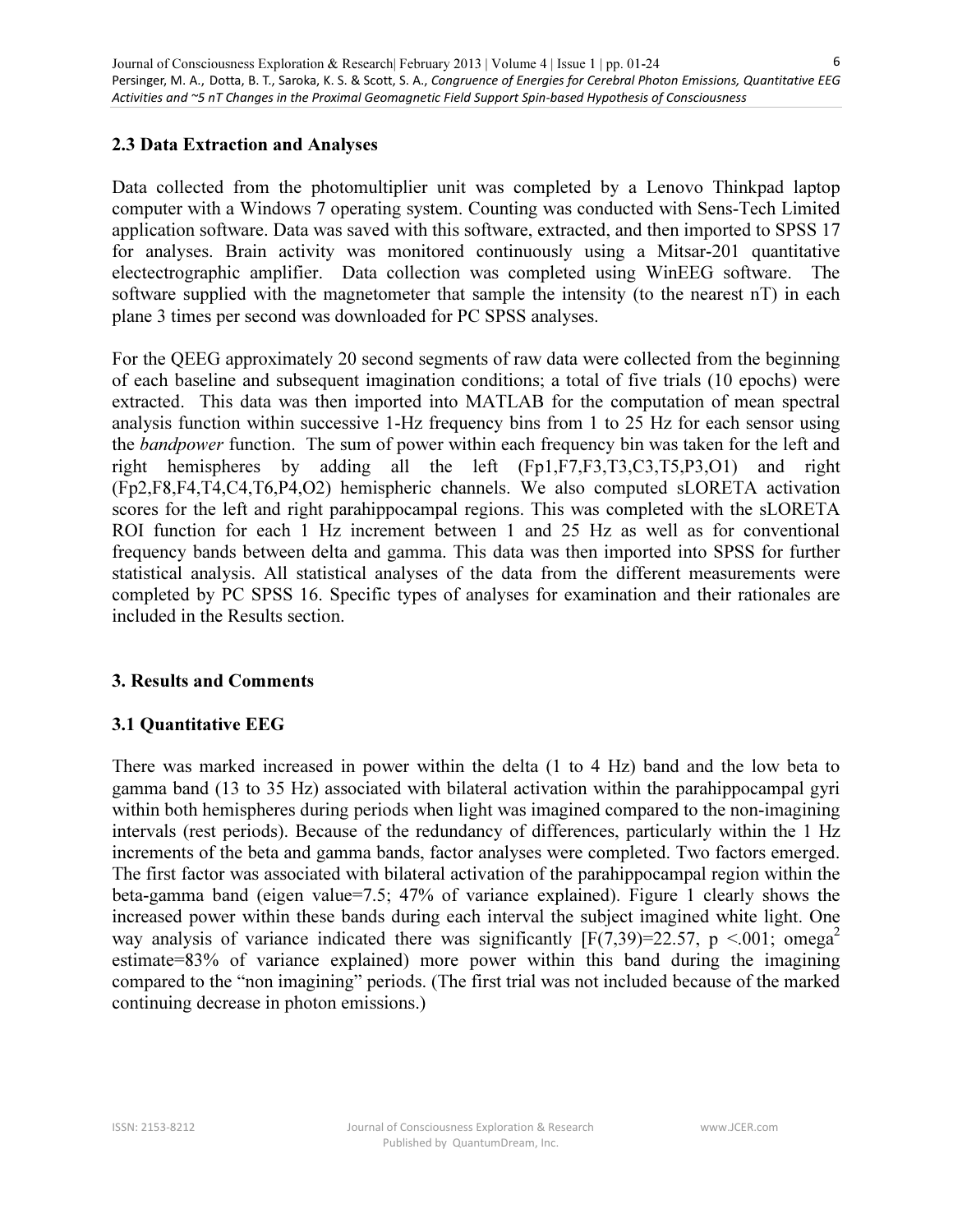

Figure 1. Factor (z) scores for quantitative electroencephalographic activity from the parahippocampal region of the subject's brain within: A) the beta-gamma frequency range, and, B) the delta frequency range during successive intervals of resting ("mundane" thoughts) and imagining white light. Each interval was 120 s. Vertical bars indicate standard deviations.

On the other hand, the second factor showed that the power within the delta band gradually declined as a function of time during the experiment. The factor that contained the variables associated with this deactivation over time bilaterally within the delta range was smaller (eigen value=2.1) and explained less of the variability (13%). The difference in z-score means over time was significant statistically  $[F(7,39)=10.97, p < .05]$ .

#### 3.2. Photon Emissions

The results of the digital PMT measurements are shown in Figure 2. In order to facilitate comparison, z-scores were completed based upon the numbers of photon counts during the previous interval. A z-score of 0.1 is equivalent to ~43.5 photons (range 16-65) per 20 ms ( $\Delta t$ ). The numbers of photon counts for each of the 15 s successive intervals of the 120 s of measurement are shown. Only during the first 15 s of each of the 4 trials where white light was imagined was the photon emission significantly higher than the equivalent first 15 s of the resting trials. There was no significant difference between the imagining and not imaging white light for any of the subsequent 15 s segments of the blocks of trials.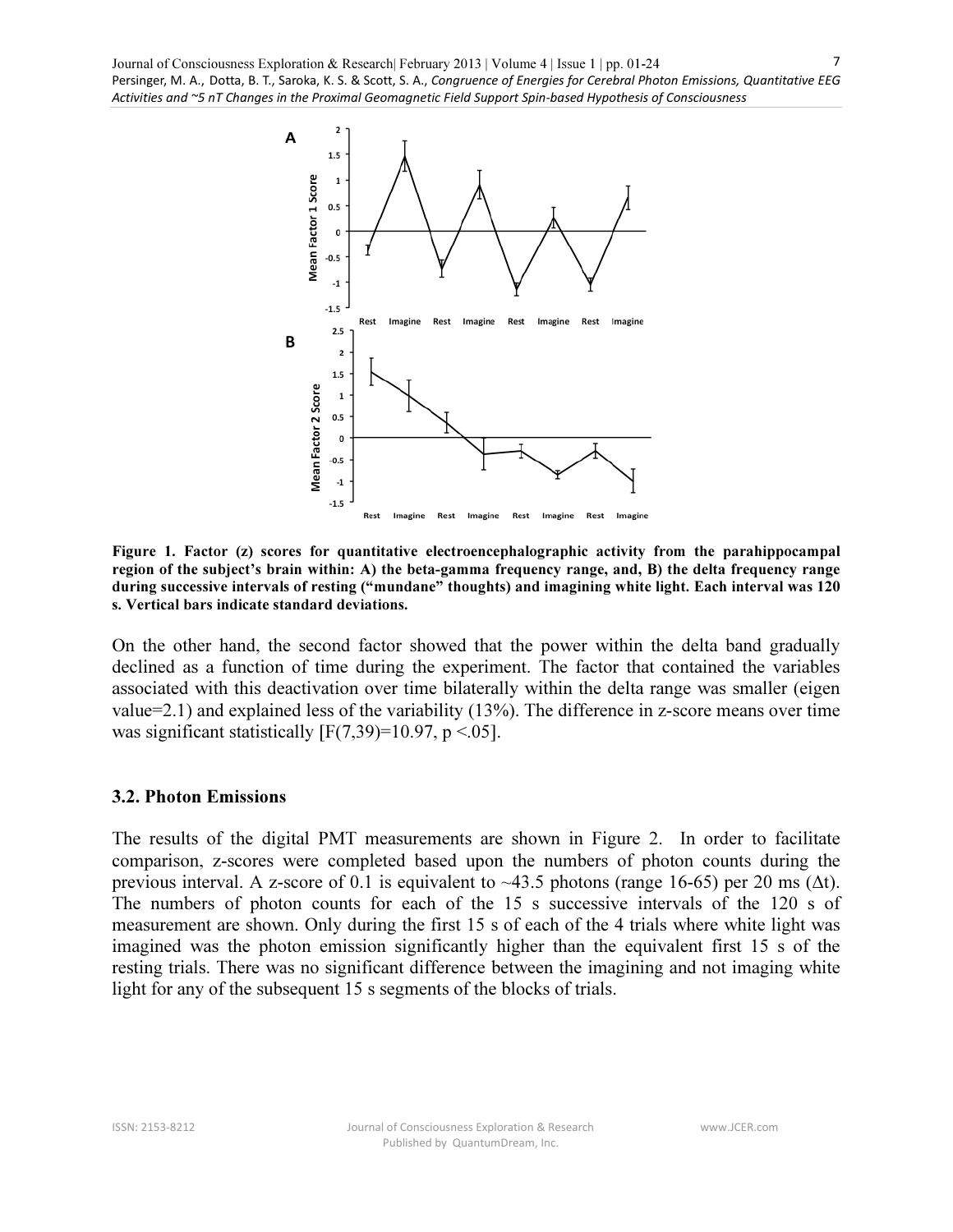

Figure 2. Mean z-scores for changes in photon counts for each of the 8, 15 s segments during the 5 pairs of imaging white light vs not imagining white light. The only significant difference occurred during the first 15 s. Vertical bars indicate standard deviations. 0.1 SD=435 photons per 20 ms.

The increase in numbers of photons in standard units (~1.1) would be  $(4.6 \cdot 10^1$  photons∙  $\Delta t$ <sup>1</sup>)⋅(5⋅10<sup>1</sup>  $\Delta$ t⋅s<sup>-1</sup>)</sup> or 2.3⋅10<sup>3</sup> photons⋅s<sup>-1</sup>. In the above context the surface area of the sphere at 15 cm away from the subject's head is  $0.9 \cdot 10^3$  larger than the aperture of the PMT. When considered in equivalent m<sup>2</sup> the average would be ~1.7⋅10<sup>6</sup> photons per s. Assuming a central energy for photons of 4⋅10<sup>-19</sup> J⋅photon<sup>-1</sup> (mid wavelength), the value would be ~0.3⋅10<sup>-11</sup> W⋅m<sup>-2</sup>. This value is within measurement error of what we found with analogue PMTs in previous studies. The background, when she was not imaging, would be approximately 50 times less or within the range of cosmic ray energies  $(10^{-13} \text{ W m}^2)$ .

Spectral analysis of the photon emissions during the 15 sec (750 Δt measurements) after the instructions to either image white light or to rest was completed for the differences between each of the periods when light was being imagined compared to the previous baseline for each of the pairs (trials) of observations. There were no conspicuous frequency profiles that visibly defined the two conditions, except for the marked paucity of power within the 7 Hz to 9 Hz range during the imaging periods.

Visual inspection of the profiles however indicated narrow frequency "windows" where the power spectra for the photon emissions for the imagining periods were correlated across time whereas the corresponding baseline periods were not. To formally analyze this observation, successive Spearman rho correlations (to minimize the effects of extreme values) of the raw power values for each of the periods (no-imagining, imagining of white light) as a function of frequency were completed as a function of the 0.05 Hz increments. Only the interval between 15 Hz and 17 Hz displayed statistically significant (rhos between 0.46 and 0.57, dfs=38,  $p \le 0.001$ )

www.JCER.com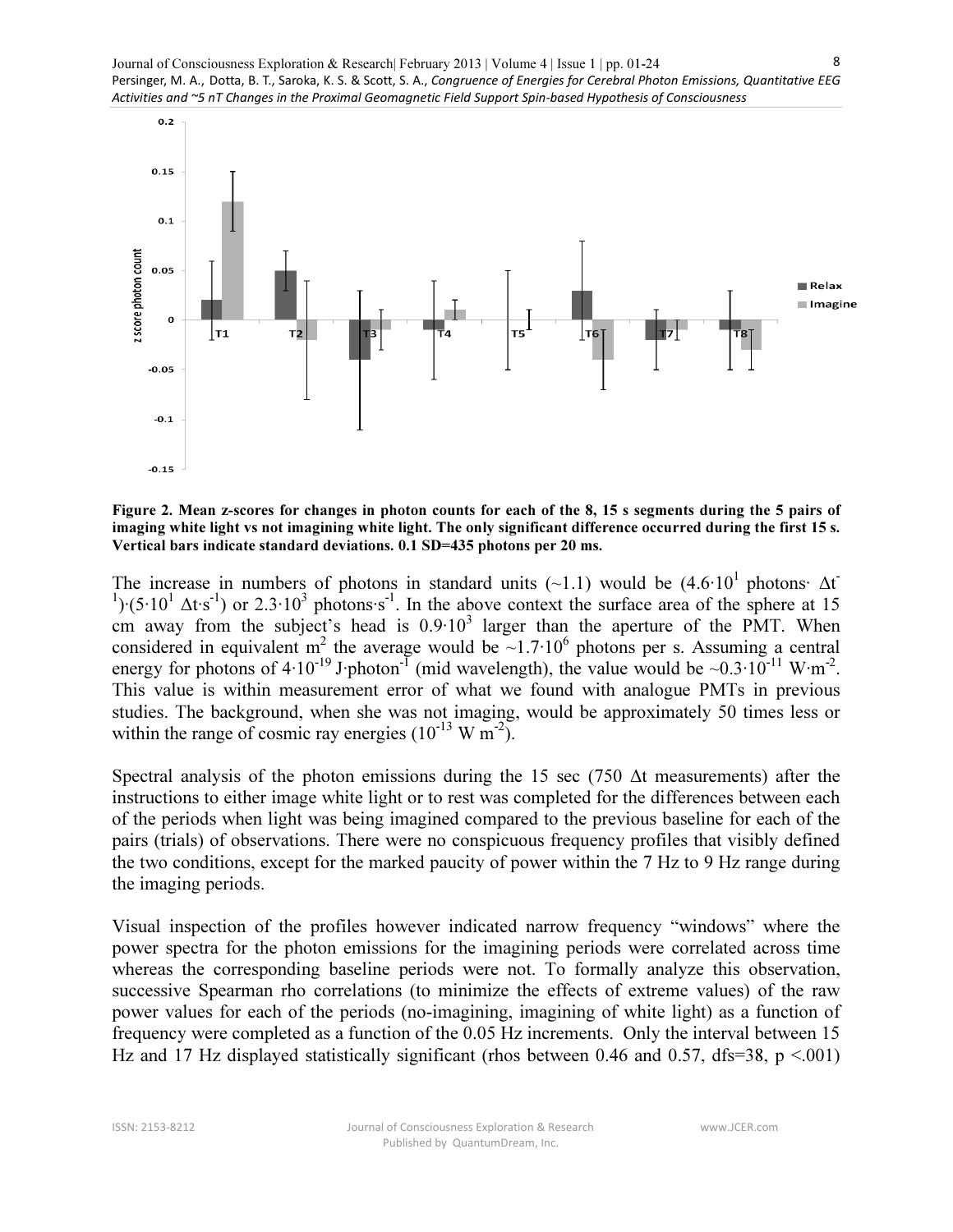intercorrelations between the light imagining periods while corresponding baseline values were not significant statistically (rhos between .15 and .17).

In order to discern where the maximum differences occurred across the power spectrum the differences scores were converted to z-scores for each of the trials. Only those power values from the spectra that were greater than the absolute value of 2 standard deviations (above or below the mean) were converted in to 1s while all other (lesser) values were set equal to 0s. We employed the absolute value because we assumed that either a marked increase or decrease in photon emissions between the imagining vs the previous baseline interval could reflect functional significance.

Visual inspection of the trains of 0s and 1s as a function of each frequency unit (total=384 increments) between 0.27 Hz and 25 Hz (the Nyquist Limit for 50 samples per second) indicated that there was an increase in the deviation of photons emitted for all of the trials (pairs) in the following range: 2.27 to 2.74 Hz, 5.41 to 6.61 Hz, 16.5 to 17.9 Hz, 21.6 to 24.6 Hz. The total mean numbers of extreme changes in photon emissions as a function of 1 Hz intervals between 1 and 24 Hz for all trials combined are shown in Figure 3. (Because there were 15 increments per Hz, the actual number of events would be multiplied by 15). The typical standard error of the mean was about .12. The most conspicuous feature was the statistically significant elevation of extreme deviations in photon emissions during light imaginings between 16 and 17 Hz. This is within the range of <sup>1</sup>H⋅<sup>1</sup>H coupling predicted by Hu and Wu and suggests the importance of the proton in this process.

The numbers of sequential frequency increments with a value of 1 were within the range expected by chance. However the proportion of fractional Hz increments that contained 2,3,4, 5, or  $>5$  (there were only two) successive series of 1s were 28%, 38%, 20%, 11%, and 3%, respectively. The equivalent frequency for 2 to 4 successive 1s, was between 0.2 to 0.4 Hz. Within the frequency band of 5 and 24 Hz this fraction of 1 Hz would be equivalent to the range of 10 to 25 ms with a median duration of 20 ms. This value is often associated with the recursive cohesive potentials associated with consciousness that move over large areas of the cortical manifold in a rostral to caudal direction (Llinas and Pare, 1991; Llinas and Ribary, 1993). In other words during intervals when white light was being imagined phase changes in the frequency of the amplitude fluctuations of the photon emissions associated with the recursive creation of consciousness increased compared to the previous baseline or resting mentations.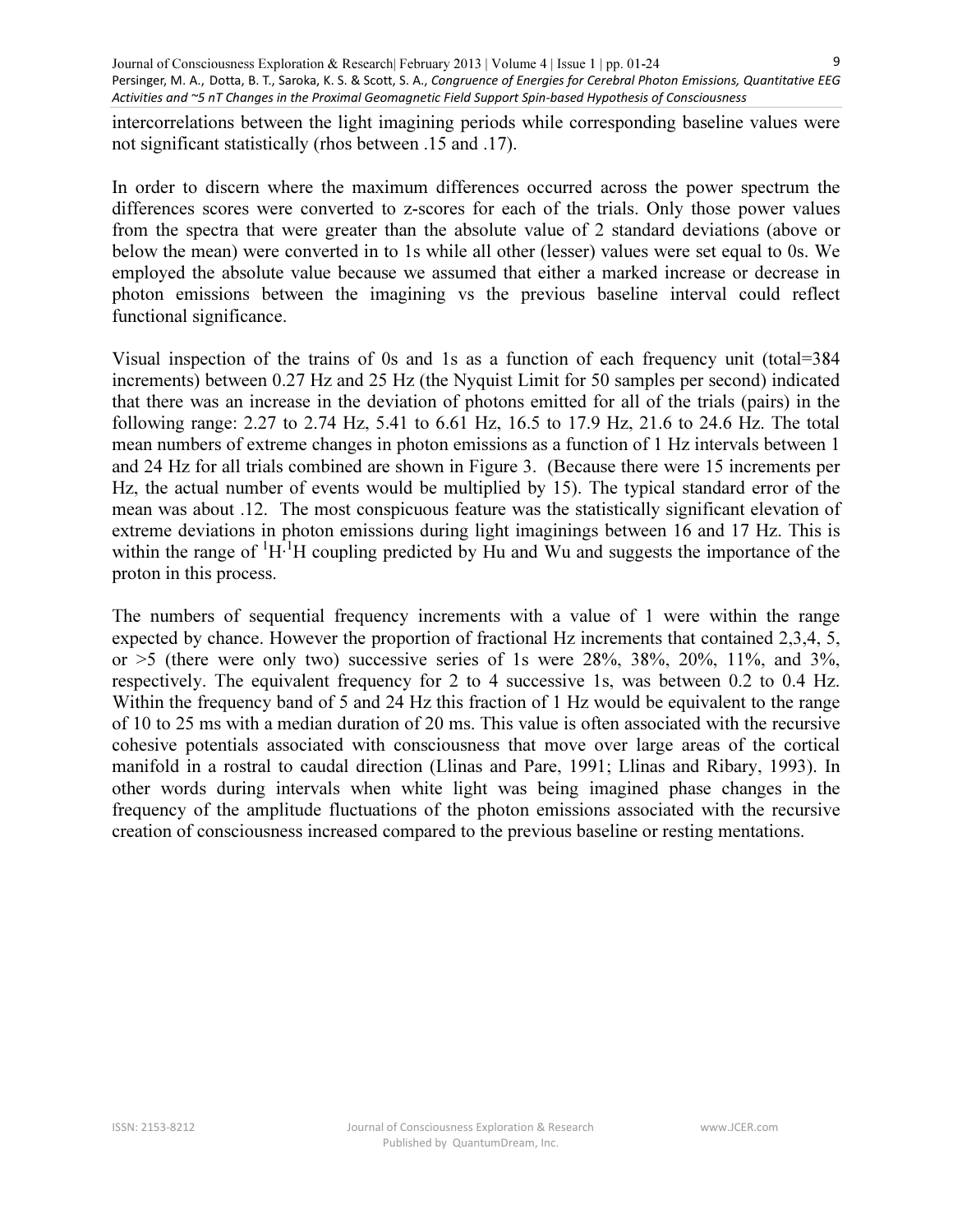

Figure 3. Mean numbers (multiply by 15 for total) of photon emissions (or absorptions) > 2 standard deviations around the running mean per 1 Hz increment. Vertical bars indicate standard deviations.

#### 3.3 Comparisons Between Photon and QEEG Data

The most conspicuous feature of the photon emissions during the experiment was the decline in absolute power over the sessions as shown in Figure 4. This pattern was very similar to decline in the factor scores for the power within the delta EEG range shown in Figure 1. Figure 4 shows the z-scores based upon the quantitative measures of



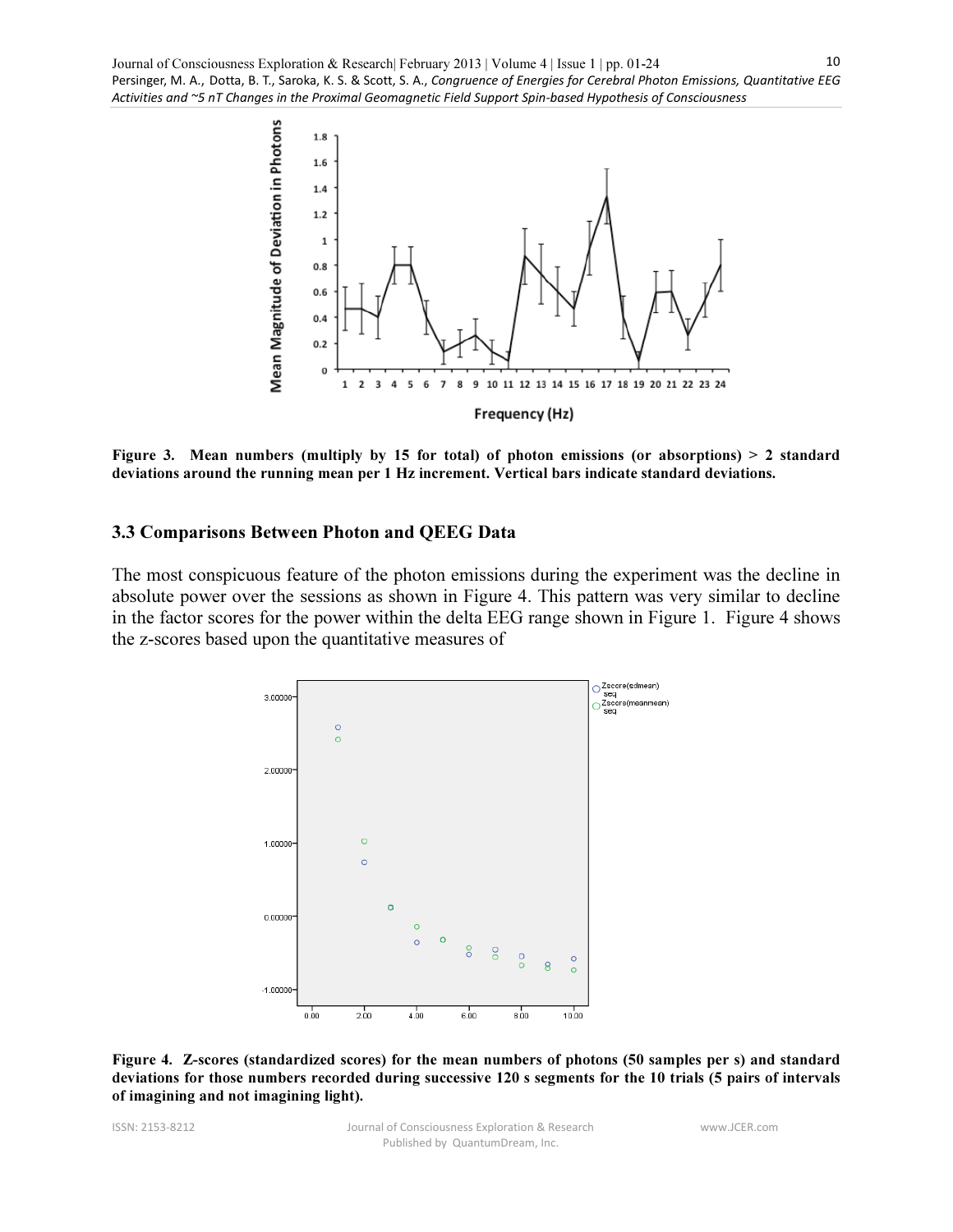absolute "raw" numbers of photon counts for all 10 measurements (5 pairs of imagining-nonimagining) for the means and standard deviations for each measurement. Both the means and dispersions (standard deviations) decrease by about 3.5 standard deviations (z-scores) over the session. The greatest change was after the first pair of trials.

To discern if there was any temporal coupling between the numbers of extreme deviations in photon emissions and electroencephalographic power, the total power for each 1 Hz increment between 1 and 24 Hz from the left and right hemispheres were obtained. To allow direct comparisons with the photon data the power for the  $1<sup>st</sup> 15$  sec of each imagining interval was subtracted from the  $1<sup>st</sup> 15$  s from the previous rest interval. The means of the differences were also calculated. As can be seen in Figure 5, there was a moderate strength  $(-0.55)$  correlation between the QEEG power over the left hemisphere and photon emissions (over the right hemisphere) for the first trial only. The EEG power differences for the second and third pairs were not significant statistically (not shown).



Figure 5. Scattergram between the numbers of temporal increments (multiply by 15 for actual values) per 1 Hz with increment of  $z > 2.0$  deviations for photon emissions between the first 15 s intervals associated with imagining light compared to the previous interval (not imaging) and the difference in total electroencephalographic voltage for the left hemisphere (leftnet) per 1 Hz increment for µV changes between the first 15 s of imaging light compared to the first 15 s of the previous interval.

Given the observations with Sean Harribance (Hunter et al, 2010), who showed marked increased activity within the paraphippocampal regions when he was engaging in imagining light associated with "receiving" information about the cognitive history of other people, the power only from the left and right parahippocampal region was obtained for each of the 1 Hz frequency increments. Although there was no significant correlation between the photon emission measures and QEEG power for any of the single trials, there was a significant correlation (rho=0.54) for all trails combined between the power ranges over the left parahippocampal region and photon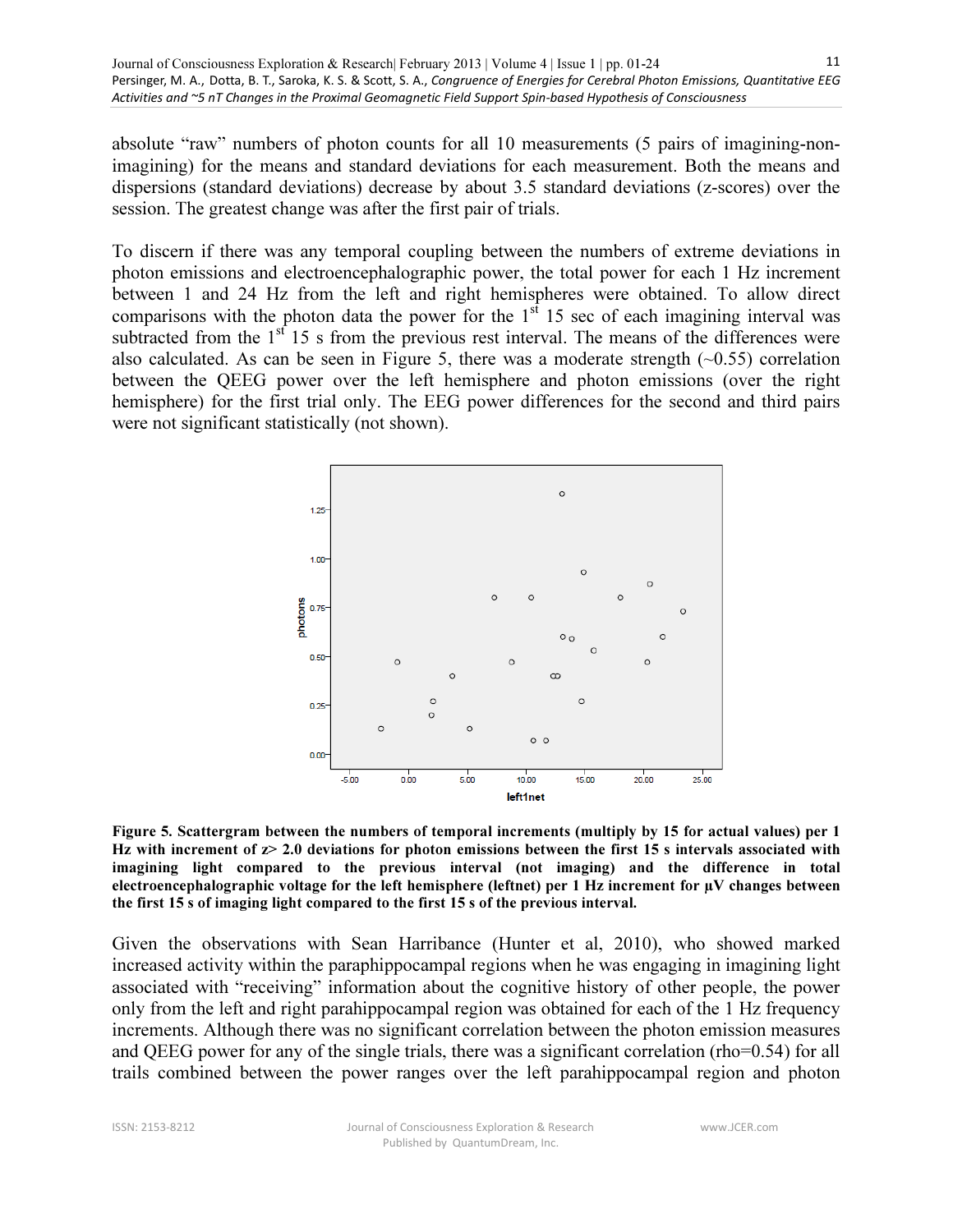emissions. Stated alternatively, only the standardized scores for all of the trials for the *spectra* of the EEG and photon emissions were significantly correlated.

We calculated the differences in the z-scores per Hz for the power for the left and right parahippocampal region and for the photon emissions. The results are shown in Figure 6. A positive score indicates that relatively more of the total power over the frequencies occurred for photon emissions while a negative score indicates that relatively more power over the range of frequencies occurred within the electroencephalographic activity. It is clear from the positive slope that relatively more of the EEG power occurred within its lower frequencies while more of the photon emission numbers occurred within the higher frequencies. When the 24 1 Hz increments were divided into two populations, one below 13 Hz and one above 12 Hz, there was clear evidence that significantly  $[F(1,22)=17.75, p < 0.01]$ , omega<sup>2</sup> equal 31%] more of the power (M=0.83, SEM=0.27) from photons occurred within the higher frequency band than the lower frequency band (M=-0.83, SD=0.42) compared to the greater proportional power in the lower (<12 Hz) frequency band for the electroencephalographic activity.



Figure 6. Differences in z-scores for the average of the z-scores for the left and right parahippocampal electroencephalographic power vs the z-scores for the numbers of extreme photon emissions (from the right hemisphere) as a function of frequency between 1 and 24 Hz.

In Figure 6 the conspicuous paucity of power within the changes in EEG power at 11 Hz between the previous non-imaging and imagining sequences is evident. On the other hand, for photon emissions, the only deviation from normality, that is more than 2 standard deviations, was at 17 Hz. The difference between these two frequencies, 6 Hz, might be considered a beat frequency within the theta range. Some approaches have suggested that certain states of consciousness may be associated with the "beat" frequencies, or their harmonics, that are generated by the cerebral cortical activity within the two hemispheres. It is relevant that for bipolar measurements of EEG activity between the two hemispheres the actual pattern is the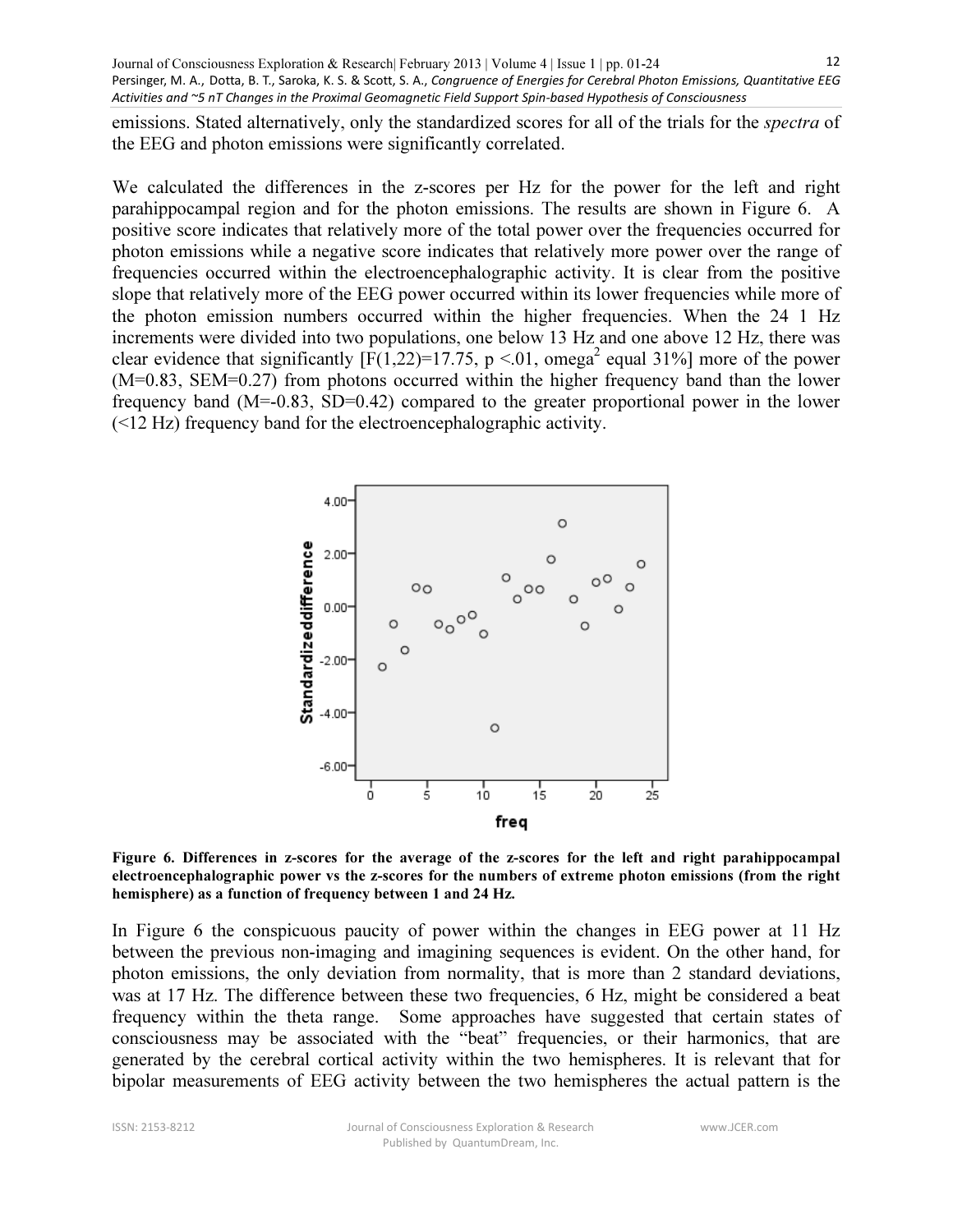time-varying potential difference of the voltage fluctuations between the two sensors over the two hemispheres which is effectively a beat frequency.

#### 3.3. Changes in Proximal Geomagnetic Field Intensity

The correlation (r, rho) between the change (in nT) for the horizontal component of the geomagnetic field and the numbers of photon counts for the 2 min intervals was strongly negative (-0.90, -0.83, respectively). This effect was similar to what we have measured in two previous studies (Hunter et al, 2010; Saroka et al, 2013).

The novel pattern revealed in this study was the reliable diminishment of the range in variability of geomagnetic intensity along the caudal-rostral plane of the subject's cerebrum while she was imagining white light compared to when she was not. Figure 7 clearly shows the maximum range in change of the earth's magnetic field intensity parallel to the long axis of her brain during the 10 successive, 2 min durations. B refers to the "before" periods (no imaginings) and L refers to the imagining intervals. For trials 2 through 5 (the first is not included because of the markedly deceasing rate of change in the photon emissions) the z-scores for the photon emissions were 1.38, 1.56, -0.52, 1.46, 0.27, 2.17, -0.98, and 1.47, respectively. Consequently the decrease in the change of the intensity in the geomagnetic field was clearly associated with an increased cerebral photon emission.

The mean decrease in range during the intervals of imagining white light was about 7 nT. This value is within the range predicted by Wu and Hu's spin-spin interaction model for the proton over the distance that defines the plasma membrane. Spectra analyses revealed peaks in power for periods of about once every approximately 10 s.



Figure 7. Range in change in the parallel (to head) component of the earth's magnetic field during no imaging (B) and imagining white light (L) durations (each 2 min). Note that the range of change was marked diminished with each imagining interval.

www.JCER.com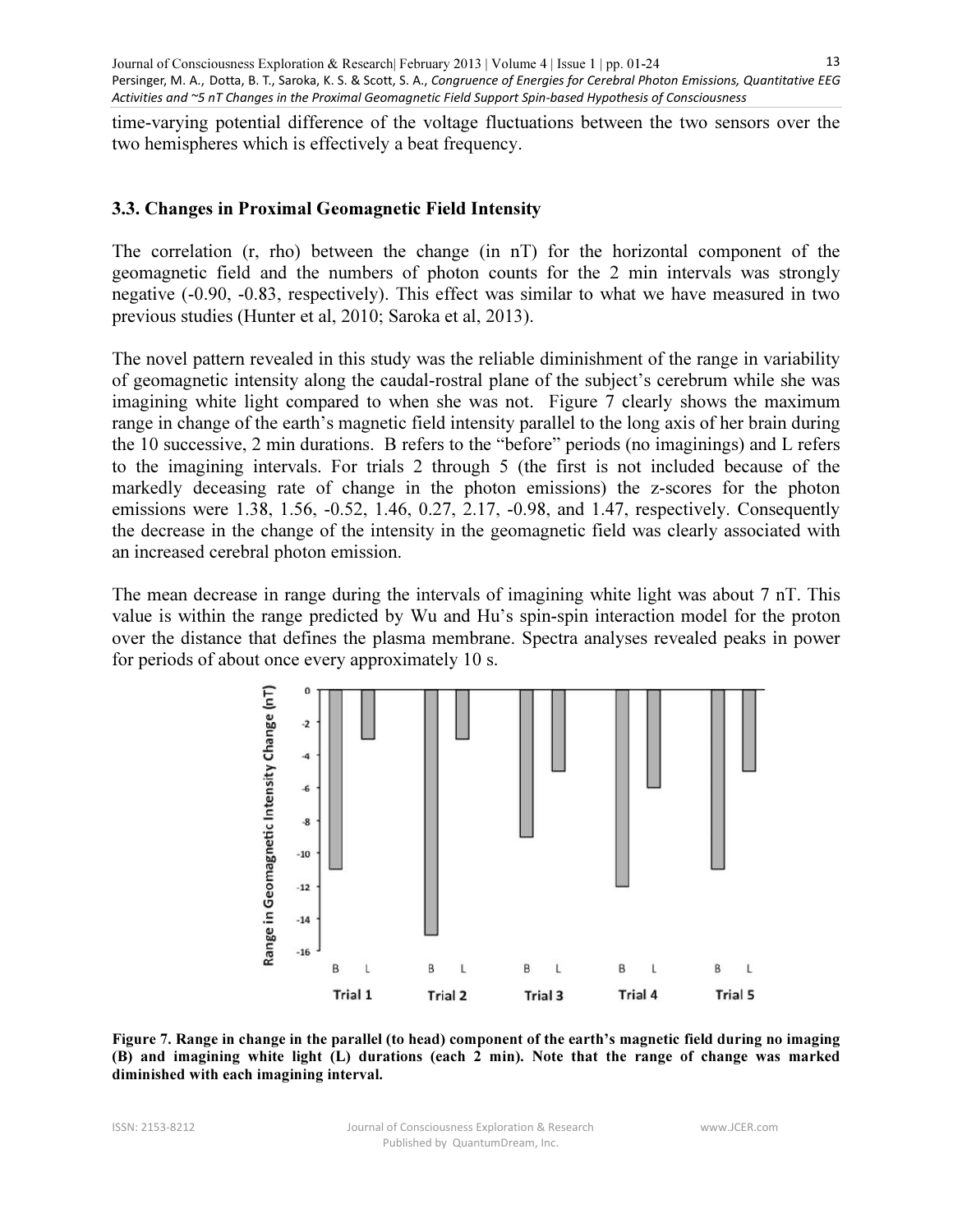If the mean decrease of  $\sim$ 7 nT variation was related to the reliable increases in photon emissions during the first 15 s of each episode of imagining light then the magnitude for their energies within the functional volume occupied by the subject's cerebrum (radius equal 21 cm, i.e., radius of the cerebrum+15 cm) and the measurement sphere should be similar. The diminished fluctuation in the domain parallel with the cerebrum would be associated with a decreased energy of B<sup>2</sup>⋅(4πμ)<sup>-1</sup> m<sup>3</sup> or (7⋅10<sup>-9</sup>)<sup>2</sup> T<sup>2</sup>⋅(2⋅10<sup>-6</sup> N⋅A<sup>-2</sup>)⋅1.4⋅10<sup>-2</sup> or 7.2⋅10<sup>-13</sup> J. The area of the "sphere" defined by the measurement radius would be  $5.4 \cdot 10^{-1}$  m<sup>2</sup> such that energy per area would be  $1.3 \cdot 10^{-12}$  J⋅m<sup>-2</sup>. Only 2 Hz (1/s) would be required to result in a power density of 2.6⋅10<sup>-</sup> <sup>12</sup> W⋅m<sup>-2</sup>. An increase in this value was measured from the photon emissions during periods of imagining white light while a decrease in variability of the geomagnetic field during these periods was associated with a comparable magnitude of energy. This convergence strongly suggests that the energy increase from the light emission and the energy decreases from the diminished variability in the ambient geomagnetic field shared the same source of variance.

# 4.0 General Discussion

#### 4.1. Summary and Interpretations of Present Study

The results of this study replicate and extend the results of previous measurements that a specific state of consciousness associated with imagining white light displays convergent energies that correspond to the changes in the intensity of the geomagnetic field around the brain. The subject in this experiment exhibited the reliable ability to increase and decrease photon emissions from the right side of her brain that was reflected in the increased power within the beta and gamma range of activity. Relative measurements of the largest deviations in photon emissions also occurred across this broad range. These changes were reflected in the reversible decrease and increase in the range of change in the proximal (at 15 cm from the head) intensity of the geomagnetic field in the plane parallel to the subject's rostral-caudal axis.

The average change in intensity was 7 nT which is precisely within the range of the values predicted by Hu and Wu's (2004) model for proton-proton interactions or J-coupling within the neural membrane that is coupled with the action potential. The energy associated with this change in magnetic field strength at the distance measured from the cerebrum was equivalent to  $~10^{-11}$  W⋅m<sup>-2</sup> which was the same order of magnitude as the increase in energy associated with the photon emission. We suggest that the approximately 7 nT decrease in geomagnetic intensity along the rostral-caudal plane that corresponded with the equal increase in photon emission indicates that the energy from very small changes in the proximal intensity of the geomagnetic field, action potentials associated with neuronal activity, and cerebral photon emissions derive from the same (or very related) shared source of variance.

One process by which this interaction could occur was revealed in the directional component of the change in the geomagnetic field. The reliable decrease in intensity during periods of imagining light vs not imagining light occurred in the caudal-rostral direction parallel to the long axis of the subject's brain. Llinas and his colleagues (1991;1993) had observed that the electromagnetic fields associated with consciousness move as an integrated wave or field over large cerebral surfaces along a rostral-to-caudal direction once every  $\sim$ 20 ms with phase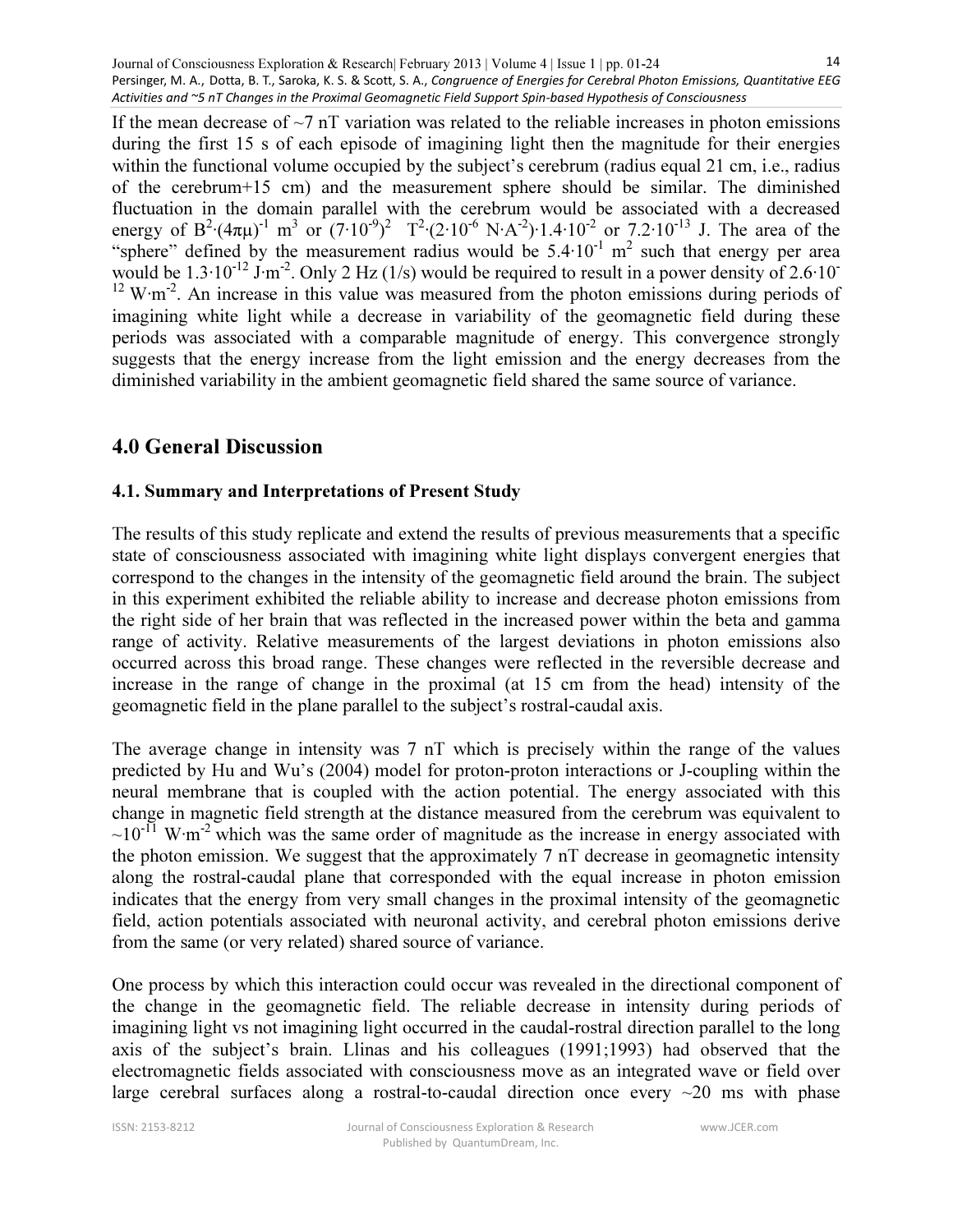modulations between  $\sim$ 10 and 20 ms. One simple model is that the recursive rostral to caudal cerebral waves interacted with the geomagnetic field in this plane to produce interference patterns. Similar to a hologram, the photons generated from this process were emitted as a photon field.

This intrinsic 20 to 25 ms or "40 Hz" gamma band has been associated with consciousness and has been discussed by several thoughtful authors (Edelman, 1989; Nunez, 1995; McTaggart, 2001). The duration is closely commensurate with the time required for action potentials to complete the pathway or circuit that includes the hippocampal formation and cerebral cortices in the human brain. One would expect such a powerful duration to be represented within photon fields associated with action potentials if one were causal or both if there were a shared third variable. In the present study the median number of successive fractional Hz units from the spectra analyses was 3 or the equivalent of 0.2 to 0.4 Hz. For the mid range of electroencephalographic activity measured in this study this would be equivalent to a superimposed ripple of about 40 to 45 Hz, that is, peak-to-peak durations of between 25 and 20 ms, respectively. From one perspective the appearance of this duration superimposed upon the base frequencies could be considered a form of phase modulation. Superimposition of faster frequencies upon a slower baseline is a conspicuous property of hippocampal neurons. An approximately 40 Hz ripple (the "primary modulation mode" of the cerebral cortices) is superimposed upon the fundamental  $\sim$ 7 Hz theta band periodicity of the pyramidal cells within Ammon's fields. The hippocampus both accesses and receives input from the entire cortical manifold through its connections with the entorhinal cortices of the parahippocampal region.

That an interference or "beat" pattern, which is the subtraction of two simultaneously applied frequencies may have occurred, was suggested by the marked reciprocal differences in relative power within the electroencephalographic output from the parahippocampal region and the right hemispheric photon emissions. The z-score of approximately -4 for electroencephalographic activity around 11 Hz and the opposite value  $+2.5$  (or  $+4$  if the adjacent 16 Hz is considered) at 17 Hz for photon emission would result in a beat frequency of ~6 Hz. This is well within the theta range which has been associated with multiple altered states. Although this beat value is about 1.8 Hz lower than the classical Schumann resonance generated within the earth-ionosphere cavity (in air), it may be instructive that the velocity of light from which this is calculated and occurs within water (the primary medium of brain space) is  $2.6 \cdot 10^8$  m⋅s<sup>-1</sup> and hence the equivalent frequency would approach 6 Hz. In addition higher order modes of the fundamental frequency of about 8 Hz are separated by ~6 Hz (Schlegel and Fullekrug, 1999).

A less known feature of the earth-ionospheric phenomena has been the detection of line splitting of the Schumann resonances. According to Tanahashi (1976) there is a split of about 0.2 Hz in the Schumann peak, i.e., 7.8 Hz and 8.0 Hz, although this can range between 0.2 and 0.4 Hz in the first mode and 0.1 to 0.6 Hz in the second mode. The significance of the splitting has not been explored. It may be possible that the duration of the spectral patterns of the photon fields being generated by the subject's brain, whose integrated frequency was also in the range of 0.2 to 0.4 Hz, and was equivalent to the  $\sim$ 20 ms duration or "40 to 45 Hz" band associated with consciousness, could reveal a mechanism by which information could be interfaced between the two resonating systems. It is not spurious that the fundamental frequency for both the human cerebrum (assuming a bulk velocity of  $\sim$ 4.5 m⋅s<sup>-1</sup> and a circumference of 0.6 m) and the earth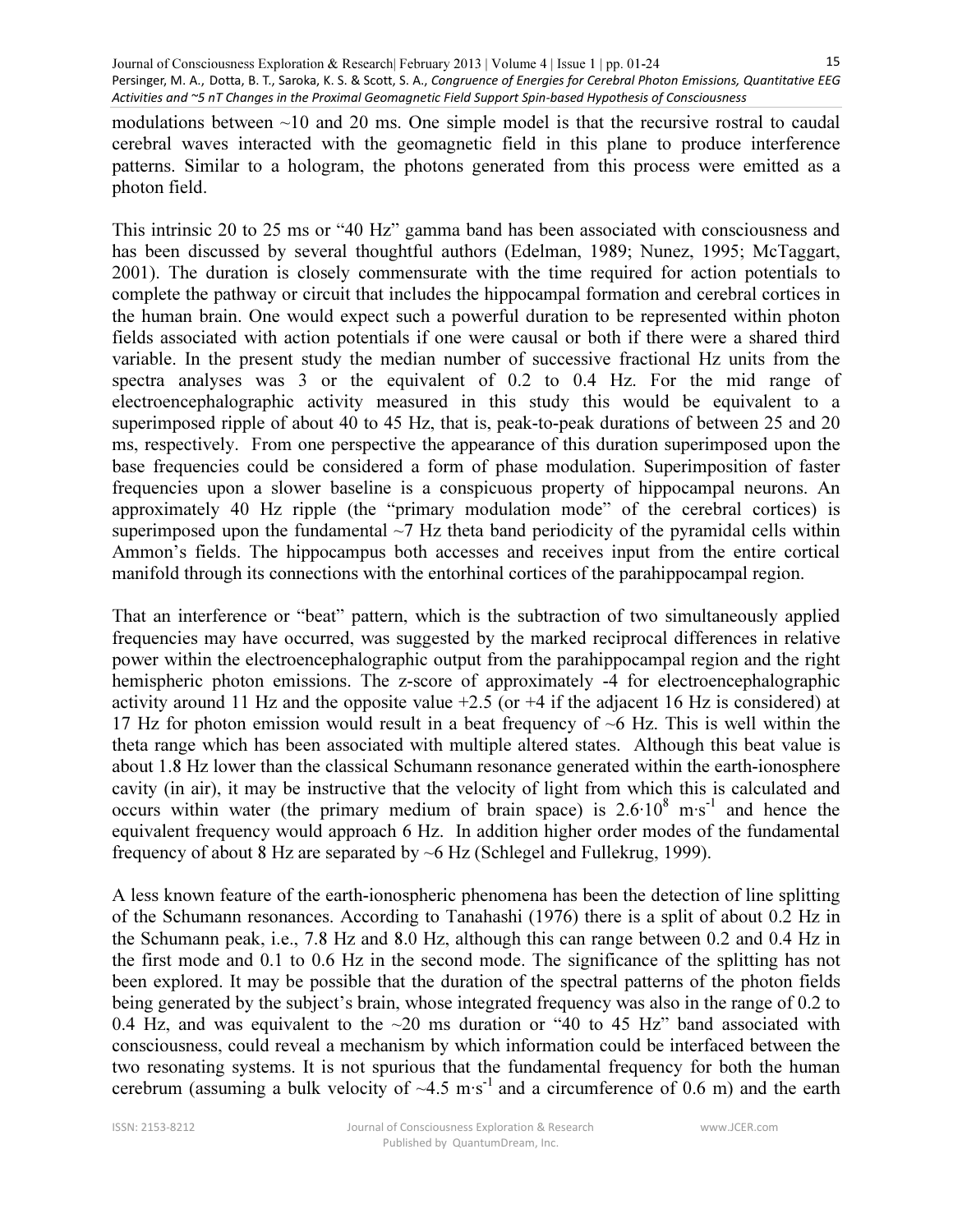(velocity of light and  $4·10<sup>7</sup>$  m circumference) would converge to an identity within the normal distribution of cerebrums on this planet.

If consciousness is recreated every  $\sim$ 20 ms through these recursive electromagnetic fields traversing the cortical manifold, then the velocity of this movement along the rostral-caudal axis of about 14 cm of the average cerebrum would be ~7 m⋅s<sup>-1</sup>. A frequency of 6 Hz, would require a "circle" with a circumference of 1.2 m. In our present experiment the photons and geomagnetic intensities were measured at a distance whose equivalent spherical diameter from the center of the subject's brain would have been 1.3 m. If this convergence is valid, the 6 Hz detected would reflect a type of moving field rotating around the subject's head at the distance of measurement.

The potential "beat" frequency of 6 Hz when applied to the wavelength of light discerned by the PMT is not a trivial energy. The energy associated with a frequency of  $5.45 \cdot 10^{14}$  Hz (550 nm) is 36.1⋅10<sup>-20</sup> J. A difference of only 6 Hz (5.39⋅10<sup>14</sup> Hz) results in an energy of 4.97⋅10<sup>-21</sup> J. The change in energy for a 6 Hz increment at 790 nm, is  $4.0 \cdot 10^{-21}$  J. This range of change is very relevant when applied to the intrinsic activity of stellate cells within layer II (stratum stellare of Stephan) of the entorhinal cortices within the parahippocampal gyrus, the primary input (the perforant pathway which terminates in the dentate gyrus) and output locus for the hippocampal formation (Gloor, 1997). The most prominent feature of these neurons, in addition to their aggregation into bands and islands of cells that can be observed as small focal convexities (verrucae gyri hippocampi) on the cortical surface, is their intrinsic low amplitude oscillations of  $\sim$ 8 Hz of about 2.6 $\pm$ 0.5 mV.

The energy equivalence of this change in voltage would be  $4.2 \cdot 10^{-22}$  J and when multiplied by the intrinsic frequency (8 Hz) would be  $3.4 \cdot 10^{-21}$  J per neuron. This value, given the range in magnitudes for the cells and the dispersion values for our measures, is congruent with the energy associated with the beat difference between the electroencephalographic activity within the parahippocampal area and the brain's photon emissions. The total energy from all neurons  $(\sim 10^7)$ firing within the parahippocampal region, assuming the unit value noted above, would have been about  $10^{-14}$  W. Although apparently convenient, the surface area of this region would be about  $10^{-3}$  m<sup>2</sup> which would have generated the equivalent of  $10^{-11}$  W⋅m<sup>-2</sup>, which was observed in our study.

Why the parahippocampal gyrus and its primary component the entorhinal cortices would couple structurally with the ambient geomagnetic field, particularly within the right hemisphere must be pursued. In addition to being about 40 g heavier on average, the right hemisphere in general displays slightly more white matter {or "tract systems") and is organized as a large field rather than a cluster of interconnected regions which more accurately represents the left hemisphere. Several correlation studies have shown that changes in power within the electroencephalographic activity of the right hemisphere, especially the temporal and frontal lobes, are associated with changes (increases) in geomagnetic activity even within the range of 20 to 40 nT (Mulligan et al, 2010). The effect is sufficient to alter the threshold for visual phenomena within the upper left peripheral visual field, an indicator of right temporal-occipital activity (Belisheva et al, 1995).

We did not measure a large difference in electroencephalographic power between the left and right parahippocampal region; both areas were associated with the photon emissions. This is not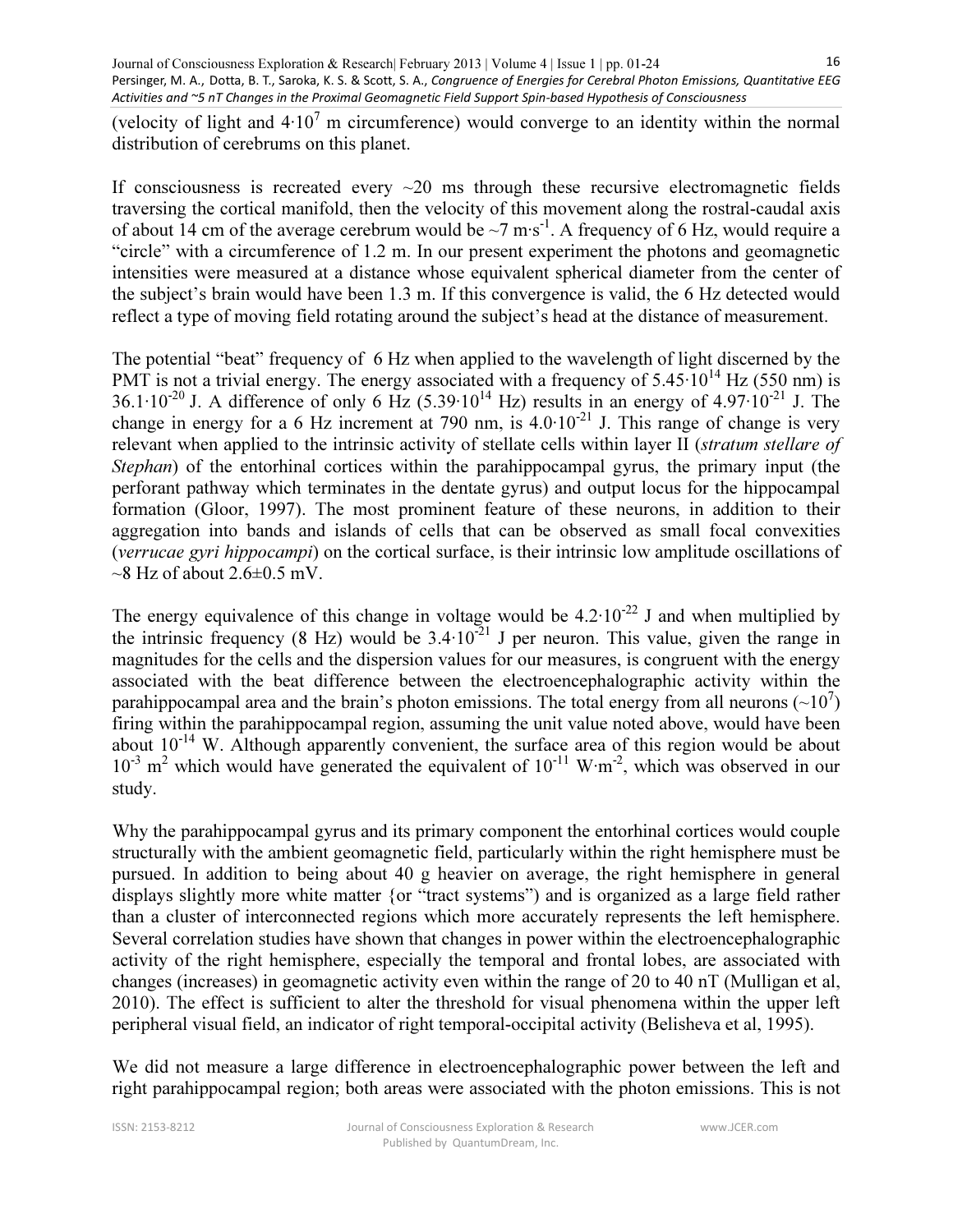surprising considering the unique connection between the hippocampal gyri through its own interhemispheric pathway: the dorsal hippocampal commissure, which is located in the rostral ventral portion of the splenium of the corpus callosum (Gloor et al, 1993). One would expect marked interactions between the two hemispheres. What is clear is that the left hemispheric electroencephalographic activity, involved with voluntary thinking and the sense of self, may have controlled the photon emission from the right hemisphere as indicated by the significant correlations. Like any correlation, there could be a third variable, not measured, that controlled both the conscious intention and the photon emissions.

The  $\sim$ 7 nT changes in local magnetic field strength associated with the emissions of photons from the subject's brain may involve a more global increment of intensity than suspected. For example, according to Campbell (1997) distribution of the intensities of the interplanetary magnetic field peaks conspicuously between 6 and 7 nT. The typical average increase in geomagnetic variation during the full moon when this mass traverses the tail of the geomagnetic field is  $\sim$ 5 nT. Even the non-potential field within the geomagnetic environment that is often employed to resolve inconsistencies between the gradients for north and east components are in the order of 10 nT (Winch, et al, 2005). That biological systems are sensitive to these intensities was clearly shown by St-Pierre et al (2007). Vulnerability to mortality following seizure induction in weaned rat pups was particularly enhanced when they had been exposed for several days perinatally to 5 nT, 7 Hz fields but not to strengths less or greater than this value.

# 4.2. Implications of the Spin-Spin J coupling Mechanisms

The results of this study, that support Hu and Wu's concepts of spin-spin interactions at the nuclear level and action potentials, evoke several considerations that could be relevant to more profound understanding between quantum phenomena, neuronal activity, and consciousness. These include the possibility that, if microcosm reflects macrocosm, what occurs in the single particle system also is reflected in the multiparticle system, such as the brain. A second possibility is that the relationship between gravity and light may occur as equivalences within certain mass-charge conditions that occur within the human cerebrum. The third possibility is that applications of specific temporal-spatial patterns of magnetic fields might mediate their consciousness-altering effects through the J-coupling process.

The first question is does the cerebrum display the equivalent of magnetic moment (A⋅m<sup>2</sup> or J⋅T <sup>1</sup>)? If we assume a unit time (s) and the equivalence of a square meter, the photon emission energy was  $\sim$ 3⋅10<sup>-12</sup> J. When divided by the mean of the average change in magnetic field intensity of  $7 \cdot 10^{-9}$  T the result is the value 4.2 $\cdot 10^{-4}$  A⋅m<sup>2</sup>. There is evidence of a circumferential movement of cerebral cortical electromagnetic energies and forces through cerebral space. Llinas and his colleagues (1991; 1993) as well as Nunez (1995) have shown that large-scale areas over the cerebral cortices display a continuous, recursive regeneration along the rostral to caudal direction once every approximately 20 ms with phase modulation between 10 and 20 ms. In other words it might be described as a rotating cerebral cortical field. We think it is relevant that the "default" mode for introspection is represented primarily within medial structures that include the anterior cingulate and posterior (precuneus) regions that could complete the ellipselike pathway.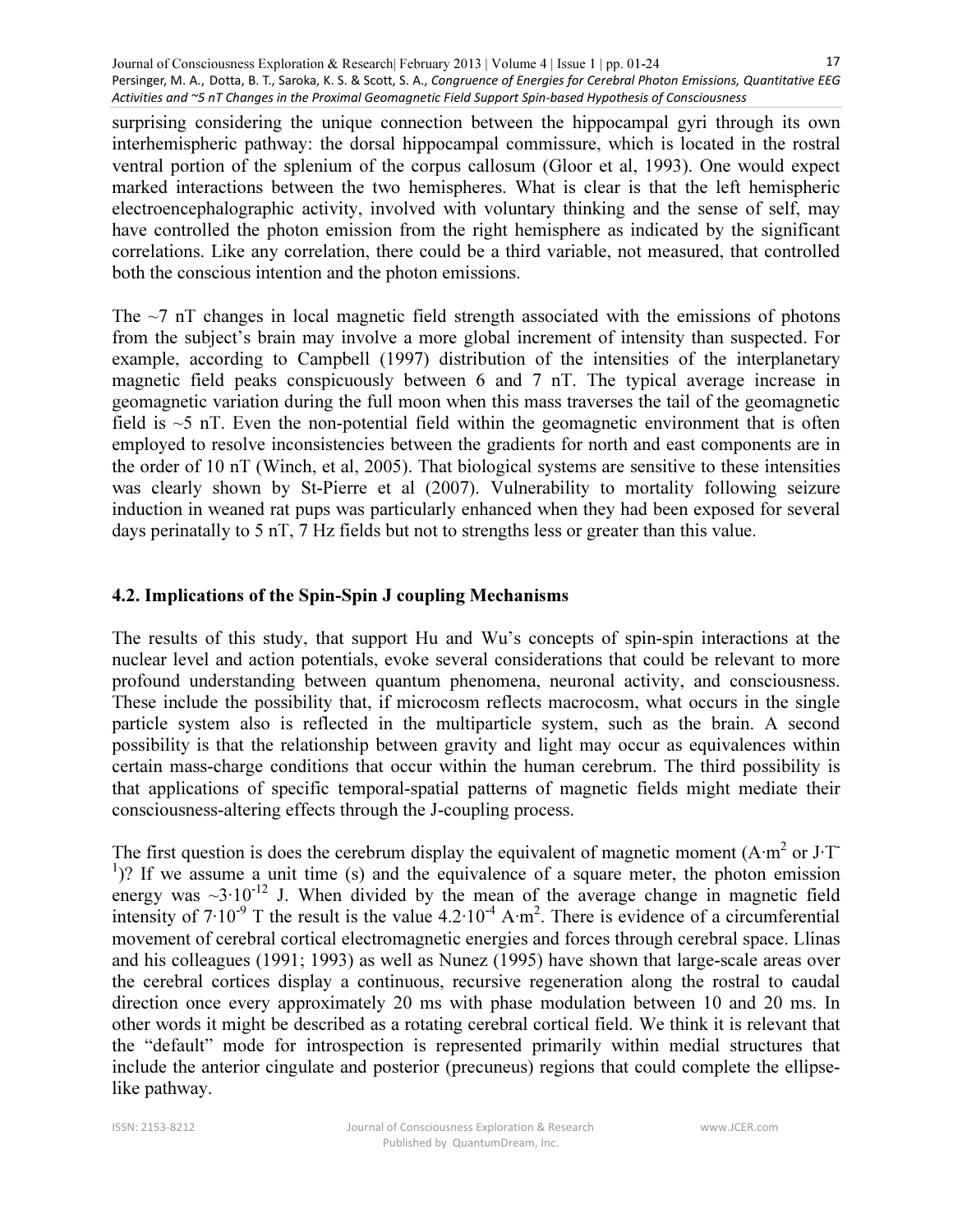According to classic formula for magnetic moment:

$$
[(v \cdot r^{-1}) (kg \cdot m^{2}) (A \cdot s)] \cdot kg^{-2} = A \cdot m^{2}, \text{ hence,}
$$

$$
v \cdot r^{-1} = f,
$$

If we assume  $4 \cdot 10^{10}$  neurons (40 billion) each with  $10^6$  charges that maintain the resting cell membrane or define the action potential (Persinger, 2010) and 1.6⋅10<sup>-19</sup> A⋅s per charge the cerebral value would be  $\sim$ 4⋅10<sup>-3</sup> A⋅s (Coulombs). With a cerebral mass of about 1.5 kg and an "analogous" moment of inertia (kg⋅m<sup>2</sup>) of 1.5⋅10<sup>-2</sup> kg⋅m<sup>2</sup> (assuming cross-sectional horizontal area of  $10^{-2}$  m<sup>2</sup>), the intrinsic frequency is ~10 Hz. This is within the range of the electroencephalographic power peak, the intrinsic resonance of the cerebral volume ( $\sim$ 7 to 8 Hz) assuming a bulk velocity of  $4.5 \text{ m} \cdot \text{s}^{-1}$  of information (Nunenz, 1995) and a circumference of 60 cm, and the Schumann resonance of the earth.

The second implication relates to the possible mediation between the phenomena of gravity and geomagnetic (electromagnetism) intensity through the parameters associated with the human brain. Although there have been multiple theoretical pursuits to converge the two phenomena, the relationship may be more of a quantitative equivalence rather than a grand unifying equation (Persinger, 2012a). Within the terrestrial frame, Minakov et al derived (1993) a mathematical intersection between a gravitational wave and the first harmonic of the Schumann resonance, or about, 12 Hz. Vladimirski (1995) measured an enhancement in the order of  $10^{-3}$  within G (the gravitational constant) with lower global geomagnetic activity within the 50 to 100 nT range. If we assume linearity, then a diminishment of 10 nT should be associated with an increase in the order of  $10^{-4}$ .

If G  $(m^3 \text{·kg}^{-1} s^{-2})$  is to be equal to T (Tesla, magnetic field strength, kg⋅As<sup>2</sup>), then one set of transformation dimensions would be  $(kg^2 \cdot m^{-3})$ ,  $\Sigma(A \cdot s)^{-1}$ , and s (time). In other words one equating relation could be the square of the mass per volume, inverse sum of the charge that constitutes the system, and time. In this context the system is the human cerebrum. For a change of  $10^{-4}$  in G such that the value is  $10^{-15}$  m<sup>3</sup>kg<sup>-1</sup>s<sup>-2</sup> and when multiplied by the square of the cerebrum mass (2.25 kg<sup>2</sup>) divided by its volume (1.1⋅10<sup>-3</sup> m<sup>3</sup>), this product multiplied by the inverse of the total charge (which we have calculated previously to be  $4 \cdot 10^{-3}$  A⋅s) for one second would be  $0.5 \cdot 10^{-8}$  T or 5 nT. This is within the range of the diminished geomagnetic intensity that was measured when photon emission occurred from the volume of the subject's brain.

One method to confirm the reliability of an inference is to discern if comparable values emerge with different approaches. If gravity is intrinsically related, then the energies measured from the brain should be consistent with local applications of G. According to Nishida et al, (2000) the fundamental spheroidal modes or background free oscillations within the earth occur in the range between 2 mHz and 7 mHz (periods of 8 min to 2.4 min, respectively) whose peak to peak amplitudes are in the order of 0.5 nGal (nanogalileo), with little frequency dependence (1 nGal=10<sup>-11</sup> m⋅s<sup>-2</sup>). This acceleration phenomenon, when applied to the mass of the cerebrum (1.5 kg) and multiplied by its average length (0.12 m), would result in energy levels of ~1  $\cdot 10^{-12}$  J. The equivalent per m<sup>2</sup> would be 10<sup>-10</sup> J⋅m<sup>-2</sup>. If the near frequency was 7 mHz, the available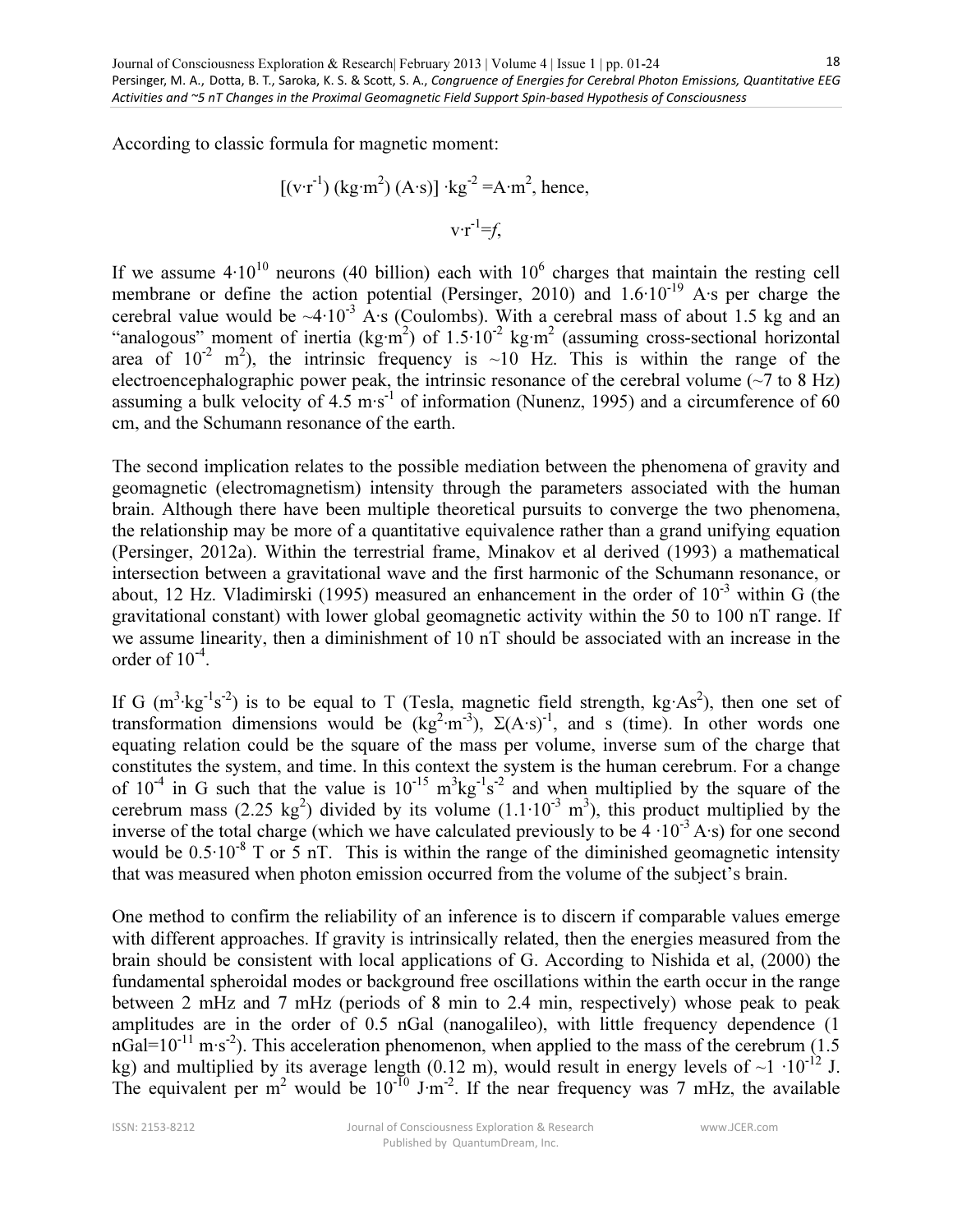power would be in the order of  $10^{-12}$  W⋅m<sup>-2</sup> which is within the range obtained from the light emission from the subject's cerebrum while imaging white light.

Hu and Wu's concept of spin-spin relationships to consciousness strongly suggest that the entanglement processes would occur primordially, before the emergence of major matter, when presumably the fundamental "phenomena" was light or its physical equivalent. Assuming the upper limit of the rest mass of a photon is  $\leq 1 \cdot 10^{-52}$  kg (Tu and Gilles, 2005) and the cerebrum's mass is 1.5 kg, there would be  $0.6 \cdot 10^{52}$  photon equivalents in a cerebral mass. A reasonable assumption is that the temporal existence of these prephotons would reflect Planck's time of 10- <sup>44</sup> s. Assuming the midpoint of the visible spectrum recorded in this study of  $4·10<sup>-19</sup>$  J there would be  $10^{30}$  J per cerebrum but if each existed for  $10^{-44}$  s the total integrated energy would be  $10^{-11}$  J.

The third consideration of Hu and Wu's concepts is that they are quantitative, involve measureable mechanisms and processes, and should be subject to experimentation. Although quantitative convergence of solutions and theoretical explorations are meaningful and integral components of imagination and exploration, the experiment is the most powerful tool of the scientific method to support contentions and extrapolations. For more than two decades we (Persinger, et al, 2010; Persinger and Saroka, 2013; Saroka et al, 2010) have been examining the effects of weak (nanoTesla to microTesla), physiologically-patterned magnetic fields upon the behavior, subjective experiences, electroencephalographic profiles and inferred alterations of intracerebral activity (by Low Resolution Electromagnetic Tomography) associated with the human brain.

Two separate approaches suggest that the application of the appropriately-patterned magnetic field applied with intensities around 1 to 5 μT might directly affect the processes that mediate the phenomena observed in this study. The magnetic energy stored within the volume of a cell that displays a soma width of 10  $\mu$ m would be about 10<sup>-20</sup> J. If one assumes the true volume is a factor of 10 larger, because of the massive contribution of dentritic and axonal extensions of the functional membrane, then the energies within each neuron available to the membrane would be within the  $10^{-19}$  J range associated with photon (light) emissions.

The second approach, a modification of Faraday's solution, for 3 μT fields with our most effective pattern that involves 3 ms point durations would result in the product of  $(3.10^{-6} \text{ T})$  $\cdot$ (3.3 $\cdot$ 10<sup>2</sup> Hz) and when applied across the surface area of a soma (3.14 $\cdot$ 10<sup>-10</sup> m<sup>2</sup>) would be a voltage of  $\sim$ 3·10<sup>-13</sup> V. If the resistance of extracellular fluid adjacent to the cell membrane is 300  $Ω$  cm, then it could approach 0.3  $Ω$  across the distance of the width of a soma, or 10 μm. The current in this "ring" would be  $10^{-12}$  A. Application of the Biot-Savart law with  $(\mu i) \cdot (4\pi r^2)^{-1}$ , where μ is permeability, "i" is the current, and r is the radius of the soma, would result in a "secondary" induced magnetic field strength of  $(10^{-19} \mu \cdot i)$  divided by 2.5 $\cdot 10^{-11}$  m<sup>2</sup> or ~0.4 $\cdot 10^{-8}$  T, that is about 4 nanoTesa. This is within the order of magnitude of the magnetic field associated with the spin-spin field strengths across the membrane predicted by Hu and Wu's model as well as our empirical measurements. This would suggest that the strength of these experimentally applied fields could interact or alter the photon emissions.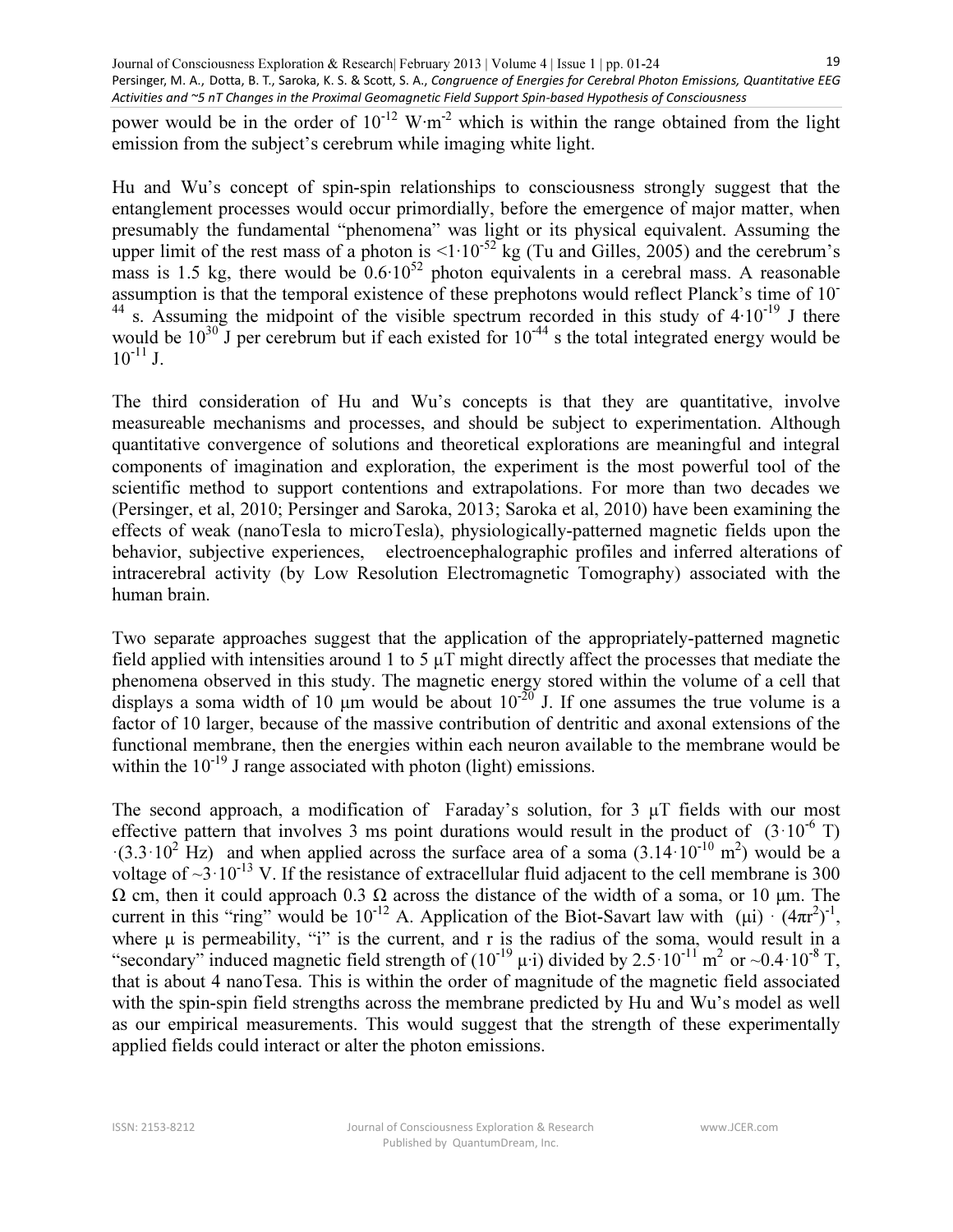From the perspective of an energetic and particulate model, the energy stored within the cerebral volume and reflected in each neuronal space contains sufficient quantum to facilitate emission of photons within the visible spectrum. At the same time the secondary magnetic fields induced by Faraday-like mechanisms from the primary production of changing electric fields from the transcerebrally-applied fields create the intensity of magnetic fields within the nanoTesla range. Both of these conditions converge to influence the spin-spin processes associated with consciousness. This may explain why this technology has been reported to produce such significant alterations in states of consciousness that would otherwise require pharmacological ingestions in order to be simulated.

#### 4.3 Spin, Gravitons, Light Emission from the Cerebrum and Consciousness

Hu and Wu's (2006) spin-mediated theory of consciousness assumes that quantum spin is the "seat of consciousness". Within a dynamic process spins are the interface between the particulate composition of the brain and the energetic or wave functions associated with the electromagnetic fields of cognition. They suggest that spin is the "mind pixel". According to the theory "consciousness is intrinsically connected to the spin process and emerges from the selfreferential collapses of spin states; the unity of mind is achieved by entanglement of these mind pixels". Spin is embedded in the microscopic structure of space-time and may be more fundamental than space-time itself. The zitterbewegung associated with spin, according to Hu and Wu (2006) may be responsible for quantum effects of fermions in general.

There are at least two quantitative supports for their hypothesis. First, if we assume the spin=2 for a graviton, according to the description of spin, which is h∙2π<sup>-1</sup>  $\sqrt{s(s+1)}$ , the equivalent wavelength to match the energy equivalence  $(-1.9 \cdot 10^{-20} \text{ J})$  of the action potential  $(0.90 \cdot 10^{14} \text{ J})$ Hz⋅1.06⋅10<sup>-34</sup> J⋅s) is 3.34⋅10<sup>-6</sup> m. For spin=1/2 for fermions (e.g., protons and electrons), the equivalent wavelength from the energy required to obtain the energy equivalence of the action potential is 1.44∙10-6 m. The difference between critical wavelengths for the fermion and the graviton transformations is 1.9  $\mu$ m. This is precisely the value derived by Bohr from 1.32  $\omega_0$ √m∙M-1 where m and M are the masses of the electron and proton, respectively and omega is the frequency equivalence of the fine structure velocity. In other words, as required by Hu and Wu's model, the metric of energy difference between the fermion and graviton converges on the universal constant for the relationship between the particles and their motion that constitute our matter.

The second quantitative solution that supports the assumption that spin processes and the correlative entanglements occurred in pre-space-time would require a convergent quantity between the forces derived from the smallest unit of space to the largest unit of space. Such "non-intuitive" relationships have been shown previously. For example Persinger and Koren (2007) showed that the time required for the smallest unit of space, Planck's constant to expand one Planck's length is the age of the universe while the time required for the universe to expand one Planck's length is Planck's time  $({}_{2}10^{-44}$  s). In other words the largest and smallest unit of space is conjoined by the reciprocally shortest and longest time frames that are within are current quantitative system.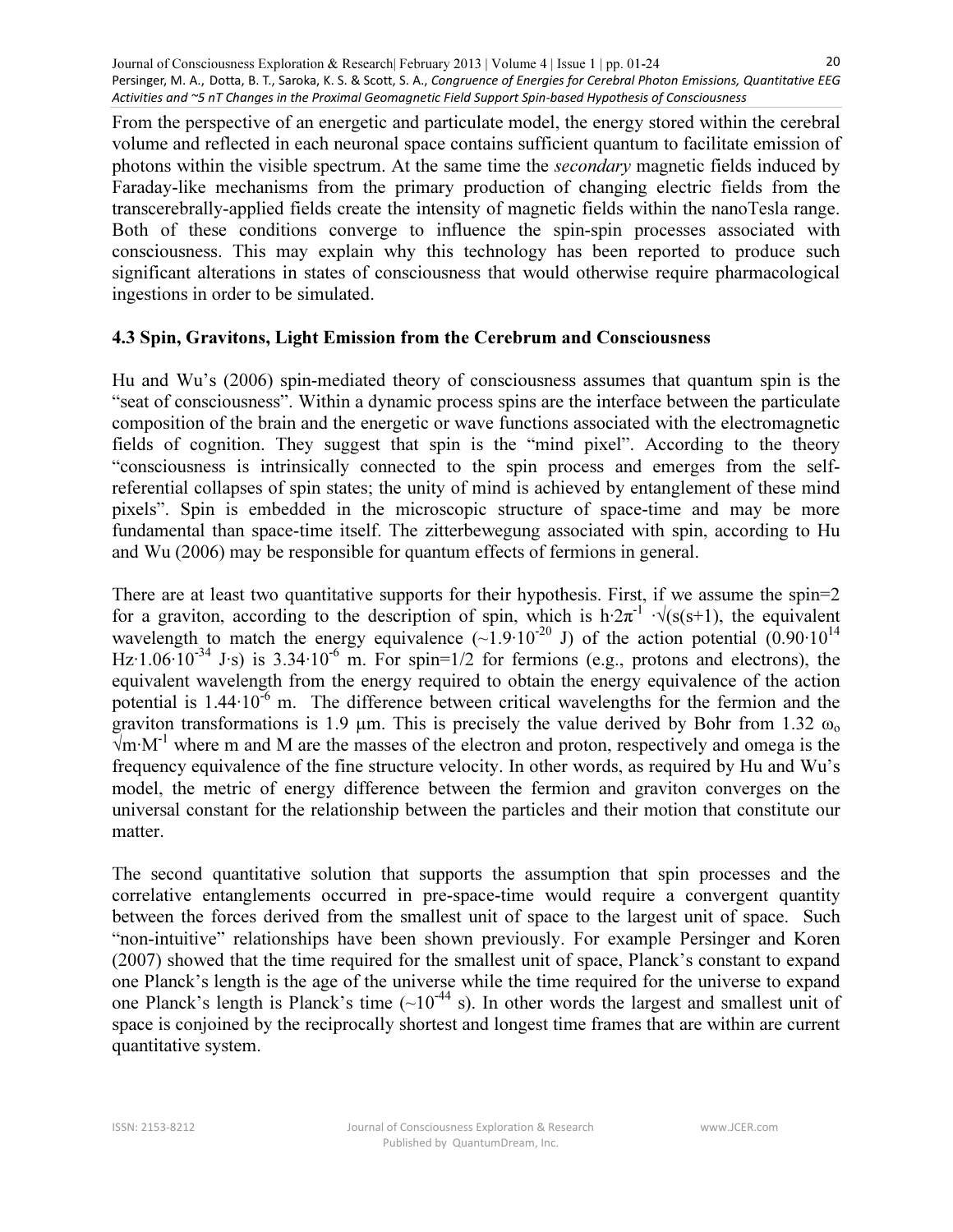It may be relevant, even from a more qualitative philosophical tradition (Persinger, 1999), that any process requires at least two increments of time (Nyquist limit). Because the increment of time required to discern an increment of space that constitutes a phenomenon is systematically related across measurements, e.g., picosecond temporal measurements are optimal to discern pmeter (atomic) phenomena while ms measurements are optimal for mm (neuronal) phenomena, there will always be one increment of space (the universe) where there would be only one increment of time. Consequently there can be no "process" or "time" according to traditional perspectives. The very beginning as well as the very end would exist simultaneously (Persinger, 2012b).

The Casimir effect, which is closely related to gravitation, is described as:

 $((\pi^2 \cdot 240^{-1}) \cdot \text{hc}) \cdot a^4$  multiplied by (S).

In this instance "a" is the separation between the two surfaces and S is the surface area. If we assume "a" is Planck's length, and the area is the surface area of the universe (assuming r=1.23⋅10<sup>26</sup> m), the total force would be 10.9⋅10<sup>165</sup> N. If the surface area is accommodated by dimensionless parameter A (0.44) for the actual surface area, the value is  $4.8 \cdot 10^{165}$  N. In comparison if we assume Persinger's (2009) estimate of the universe's mass, derived from the density of 1 proton⋅m<sup>-3</sup> which is within the critical limit, of 2.38⋅10<sup>52</sup> kg, and the width of the universe, then application of the square of the Zitterbewugen (10.4⋅10<sup>86</sup> s<sup>-2</sup>) results in a total force of  $6.1 \cdot 10^{165}$  N. This convergence is remarkably meaningful, and suggests that the total force of the entire universe based upon its mass, length and intrinsic vibration is consistent with the force derived from its smallest space applied across the universal surface.

However what is particularly salient for Hu and Wu's approach is the results of the force per unit Planck's volume. Assuming  $\sim$ 3.5⋅10<sup>183</sup> Planck's lengths voxels (unit volumes) in the volume of the universe, there would be ~1.7⋅10<sup>-18</sup> N per voxel. When applied across the neutral hydrogen wavelength (21 cm), the element that composes the major mass of the universe, the energy is  $\sim$ 3.7⋅10<sup>-19</sup> J. The wavelength of this energy (multiplied by Planck's constant and then divided into the velocity of light) is about 540 nm, that is, visible light. These convergences indicate that visible light coupled to the energies of action potentials may be the key to entanglement that first emerged in the distant past. That entanglement occurs between photons or at least distant loci within which they are associated by the electromagnetic properties of separate spaces has been shown several times in the laboratory (Dotta et al, 2011b; Dotta and Persinger, 2012).

# References

Belisheva, N. K., Popov, A. N., Petukhova, N. V., Pavlova, L. P., Osipov, K. S., Thachenko, S. E. and Baranova, T. I. Quantitative and qualitative evaluations of the effect of geomagnetic field variations on the functional state of the human brain. Biophysics, 1995; 40: 1007-1014.

Bokkon, I. Dreams and neuroholography: an interdisciplinary interpretation of development of homeotherm state in evolution. Sleep and Hypnosis, 2005; 7: 61-76.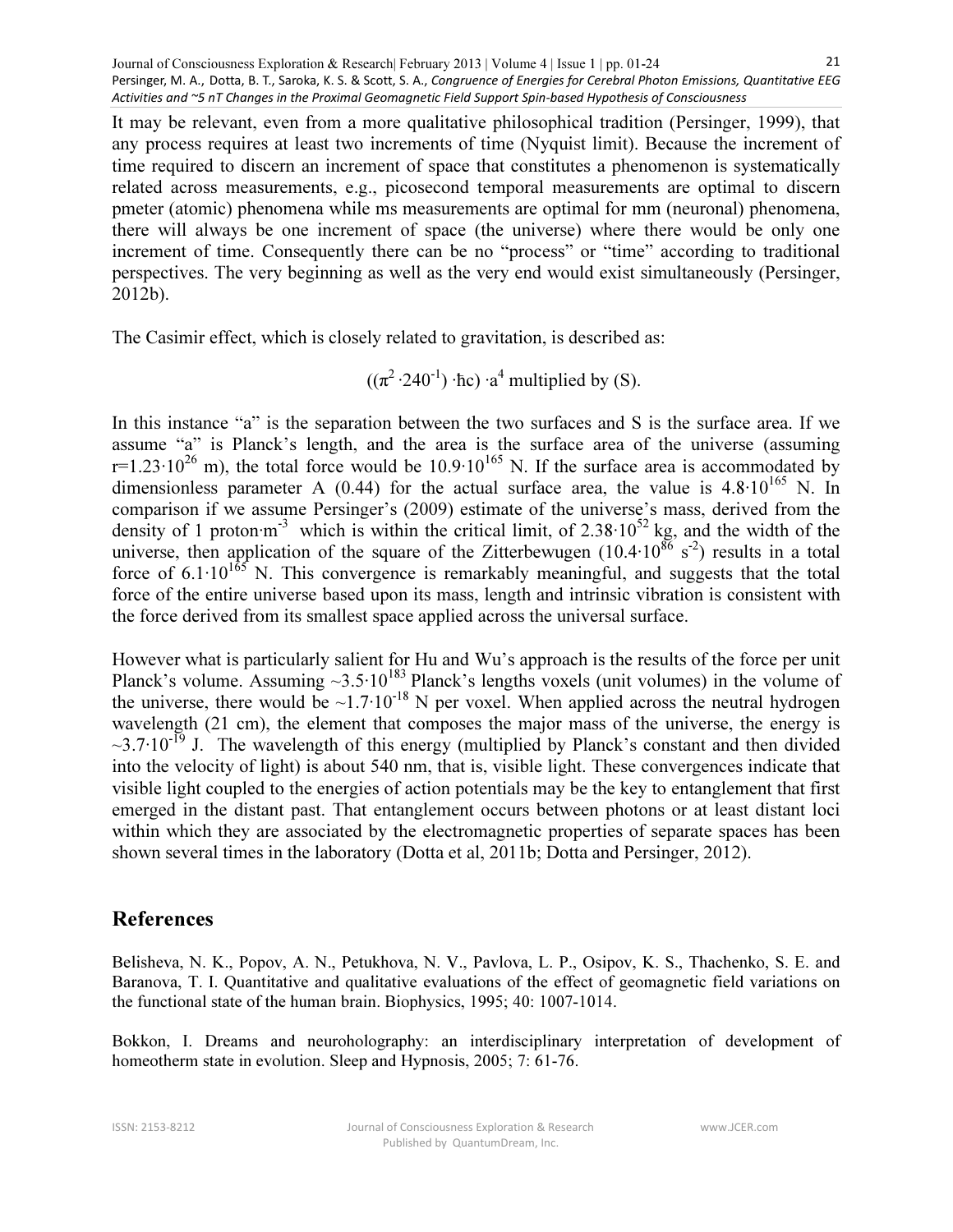Campbell, W. H. Introduction to Geomagnetic Fields, 1997, Cambridge Press: Cambridge. Dotta, B. T., Buckner, C. A., Cameron, D., Lafrenie, R. M. and Persinger, M. A. Biophoton emissions from cell cultures: biochemical evidence for the plasma membrane as the primary source. General Physiology and Biophysics, 2011; 30: 301-309 (a).

Dotta, B. T., Buckner, C. A., Lafrenie, R. M. and Persinger, M. A. Photon emission from human brain and cell culture exposed to distally rotating magnetic fields shared by separate light-stimulated brains and cells. Brain Research, 2011; 1388: 77-88 (b).

Dotta, B. T. and Persinger, M. A. Increased photon emissions from the right but not the left hemisphere while imagining white light in the dark: the potential connection between consciousness and cerebral light. Journal of Consciousness Exploration and Research, 2011; 2 (10): 1463-1473.

Dotta, B. T. and Persinger, M. A. "Doubling" of local photon emissions when two simultaneous, spatially-separated, chemiluminescent reactions share the same magnetic field configurations. Journal of Biophysical Chemistry, 2012; 3: 72-80.

Dotta, B. T., Saorka, K.S. and Persinger, M. A. Increased photon emission form the head while imagining light in the dark is correlated with changes in electroencephalographic power: Support for Bokkon's biophoton hypothesis. Neuroscience Letters, 2012; 513: 151-154.

Dotta, B. T., Karbowski, L. M., Lafrenie, R. M. and Persinger, M. A. Photon emission form melanoma cells during brief stimulation of patterned magnetic fields: is the source coupled to rotational diffusion within the membrane? (in submission).

Edelman, G. M. The remembered present: a biological theory of consciousness. Basic Books: N.Y., 1989.

Gloor, P. The temporal lobe and limbic system. 1997, Oxford: N.Y.

Gloor, P., Salanova, V., Olivier, A. and Quesney, L. F. The human dorsal hippocampal commissure: an anatomically identifiable and functional pathway. Brain, 1993; 116: 1249-1273.

Kobayashi, M., Takeda, M., Ito, K-I., Kato, H. and Inaba, H. Two-dimensional photon counting imagining and spatiotemporal characterization of ultraweak photon emission from at rat's brain in vivo. Journal of Neuroscience Methods, 1999; 93: 163-168 (a).

Kobayashi, M., Takeda, M., Sato, T., Yamazaki, Y.., Kaneko, K., Ito, K-I., Kato, H. and Inaba, H. In vivo imagining of spontaneous ultraweak photon emission from a rat's brain correlated with cerebral energy metabolism and oxidative stress. Neuroscience Research, 1999; 34: 103-113 (b).

Hu, H. and Wu, M. Action potential modulation of neural spin networks suggests possible role of spin. NeuroQuantology, 2004; 4: 309-317.

Hu, H. and Wu, M. Thinking outside of the box: the essence and implications of quantum entanglement and the story of spin-mediated consciousness theory. NeuroQuantology, 2006; 1: 5-16.

Hunter, M. D., Mulligan, B. P., Dotta, B. T., Saroka, K. S., Lavallee, C. F., Koren, S. A. and Persinger, M. A. Cerebral dynamics and discrete energy changes in the personal environment during intuitive-like states and perceptions. Journal of Consciousness Exploration and Research, 2010; 1: 1179-1197.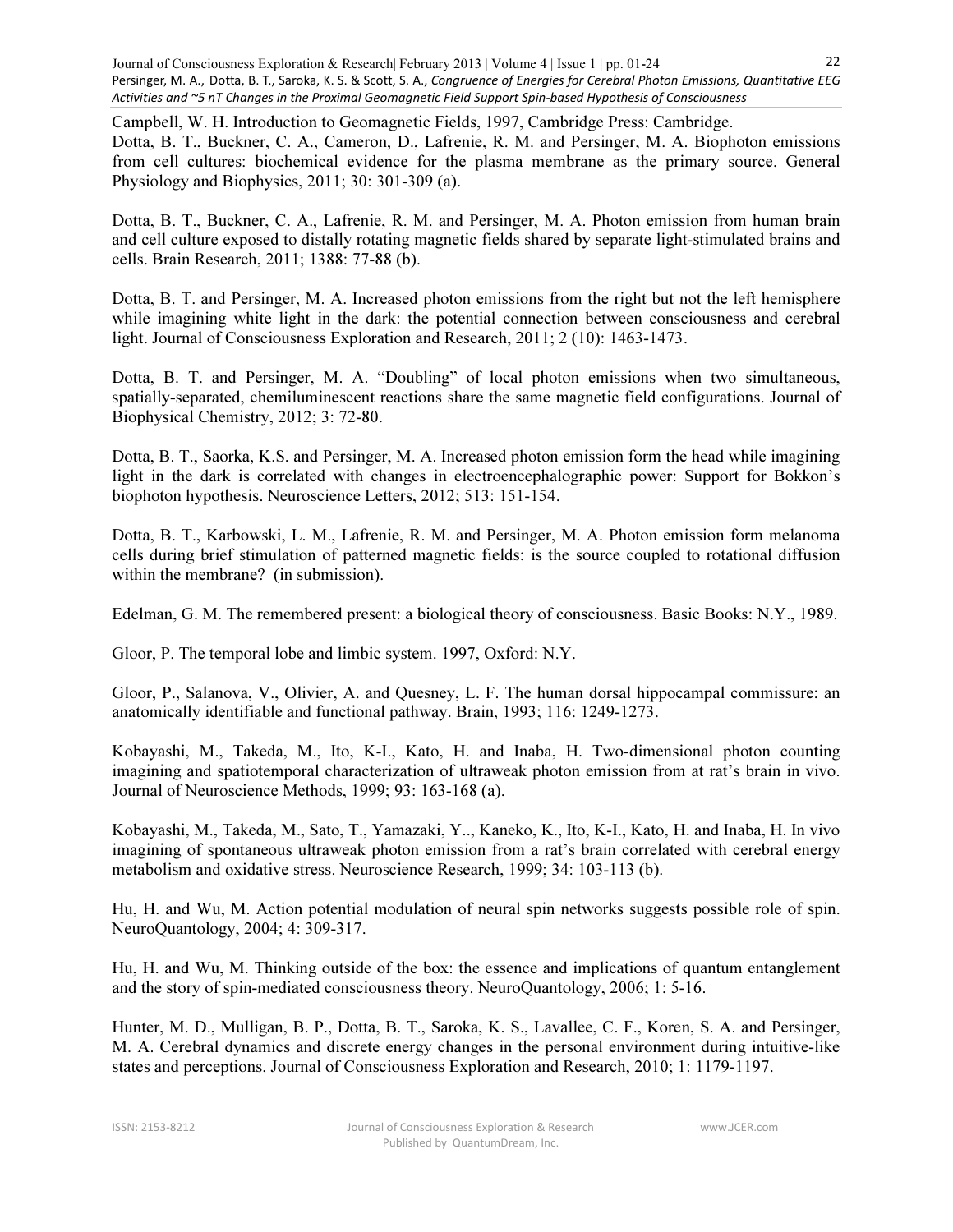Llinas, R. and Pare, D. Of dreams and wakefulness. Neuroscience, 1991; 44: 521-535.

Llinas, R. and Ribary, U. Coherent 40 Hz oscillations characterizes dream state in humans. PNAS, 1993; 90: 2078-2081.

McTaggart, L. The field. Harper Collin: N.Y., 2003.

Minakov, A. A., Nikolaenko, A. P. and Rabinovich, L. M. Gravitational-to-electromagnetic wave conversion in electrostatic field of earth-ionospheric resonator. Radiofizika, 1993; 35: 915-923.

Mulligan, B. P., Hunter, M. D. and Persinger, M. A. Effects of geomagnetic activity and atmospheric power variations on quantitative measures of brain activity: replication of the Azerbaijani studies. Advances in Space Research, 2010; 45: 940-948.

Nishida, K., Kobayashi, N. and Fukao, Y. Resonant oscillations between the solid earth and the atmosphere. Science, 2000; 287: 2244-2246.

Nunez, P. L. Towards a physics of the neocortex. In P. L. Nunez (ed). Neocortical dynamics and human EEG rhythms. Oxford University Press: N.Y., 1995, pp. 68-132.

Penrose, R. A. Spinor approach to general relativity. Annals of Physics, 1960; 10: 171-201.

Persinger, M. A. On the nature of space-time perception of phenomena in Science. Perceptual and Motor Skills, 1999; 89: 1210-1216.

Persinger, M. A. On the possible representation of the electromagnetic equivalents of all human memory within the earth's magnetic field: implication for theoretical biology. Theoretical Biology Insights, 2008; 1: 3-11.

Persinger, M. A. A simple estimate of the mass of the universe: dimensionless Parameter A and the construct of "pressure". Journal of Physics, Astrophysics, and Physical Cosmology, 2009; 3:1-3.

Persinger, M. A.  $10^{-20}$  Joules as a neuromolecular quantum in medicinal chemistry: an alternative approach to myriad molecular pathways? Current Medicinal Chemistry, 2010; 17: 3094-3098.

Persinger, M. A. Potential origins of a quantitative equivalence between gravity and light. The Open Astronomy Journal, 2012; 5: 41-43. (a)

Persinger, M. A. Convergent calculations that dark solutions are reflective of mass-energy yet to occur. International Journal of Astronomy and Astrophysics, 2012; 2: 125-128. (b)

Persinger, M. A. and Koren, S. A. A theory of neurophysics and quantum neuroscience: implication for brain function and the limits of consciousness. International Journal of Neuroscience, 2007; 117: 157-175

Persinger, M. A. and Saroka, K. S. Comparable proportions of classes of experiences and intracerebral consequences for surgical stimulation and external application of weak magnetic field patterns: implications for converging effects in complex partial seizures. Epilepsy and Behavior, 2013, in press.